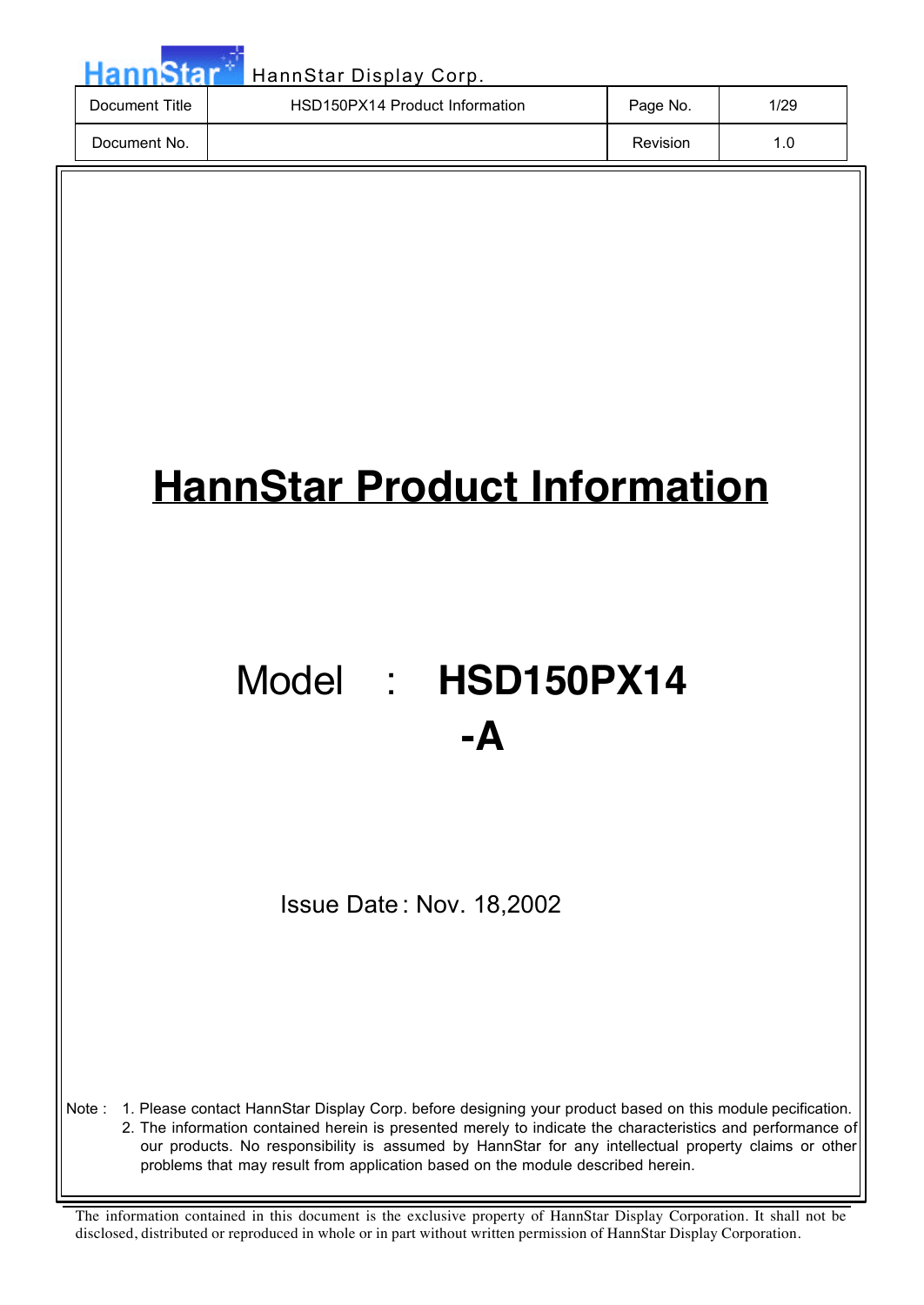Star Ha HannStar Display Corp. Document Title | HSD150PX14 Product Information | Page No. | 2/29 Document No. 2010 1.0

| Date<br>Rev.<br>Description of change<br>Nov. 18, 2002<br>HSD150PX14-A product information was first issued.<br>$1.0\,$<br>$\bullet$ |
|--------------------------------------------------------------------------------------------------------------------------------------|
|                                                                                                                                      |
|                                                                                                                                      |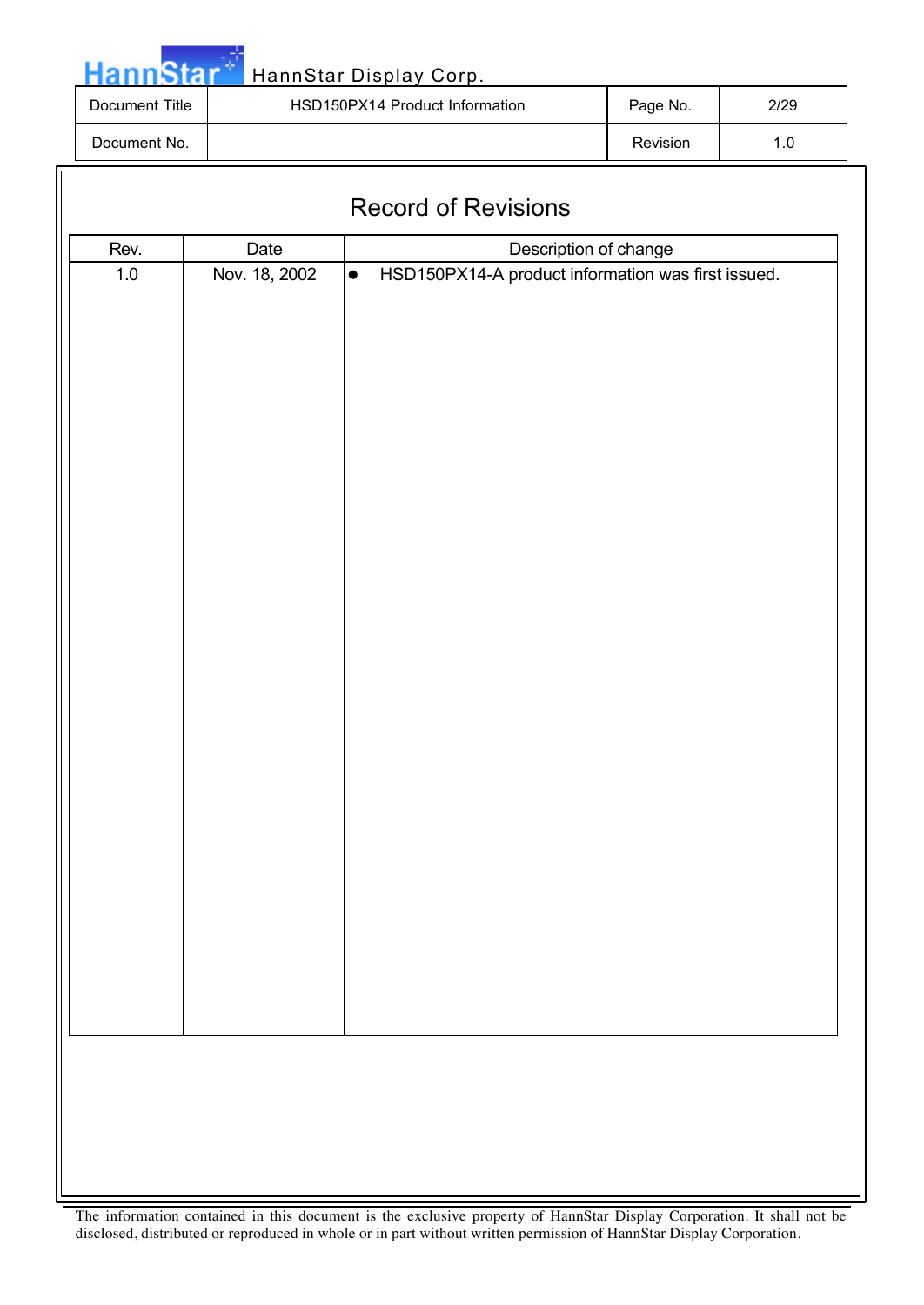|                       | HannStar Display Corp.         |          |      |      |
|-----------------------|--------------------------------|----------|------|------|
| <b>Document Title</b> | HSD150PX14 Product Information | Page No. |      | 3/29 |
| Document No.          |                                | Revision |      | 1.0  |
|                       |                                |          |      |      |
|                       |                                |          |      |      |
|                       |                                |          |      |      |
|                       | Contents                       |          |      |      |
| 1.0                   |                                |          | p.4  |      |
| 2.0                   |                                |          | p.5  |      |
| 3.0                   |                                |          | p.7  |      |
| 4.0                   |                                |          | p.12 |      |
| 5.0                   |                                |          | p.14 |      |
| 6.0                   |                                |          | p.15 |      |
| 7.0                   |                                |          | p.20 |      |
| 8.0                   |                                |          | p.23 |      |
| 9.0                   |                                |          | p.25 |      |
| 10.0                  |                                |          | p.26 |      |
| 11.0                  |                                |          | p.28 |      |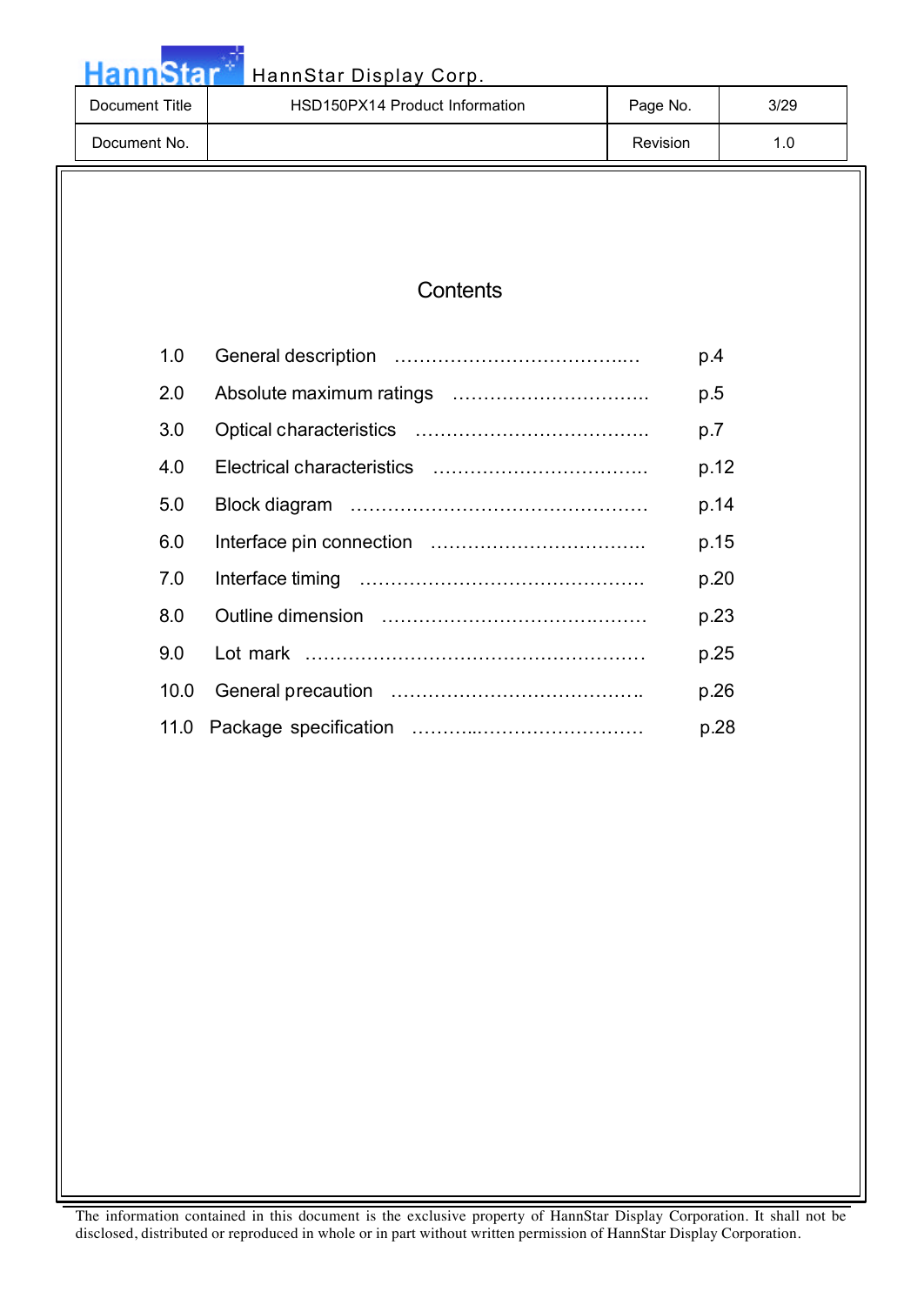Hann Star<sup>t HannStar Display Corp.</sup>

| Document Title | HSD150PX14 Product Information | Page No. | 4/29      |
|----------------|--------------------------------|----------|-----------|
| Document No.   |                                | Revision | $\cdot$ C |

### **1.0 GENERAL DESCRIPTION**

### **1.1 Introduction**

HannStar Display model HSD150PX14-A is a color active matrix thin film transistor (TFT) liquid crystal display(LCD) that uses amorphous silicon TFT as a switching device. This model is composed of a TFT LCD panel, a driving circuit and a back light system. This TFT LCD has a 15.0 inch diagonally measured active display area with XGA resolution (768 vertical by 1024 horizontal pixel array) and can display up to 262,144 colors.

### **1.2 Features**

- ¦ 15.0 XGA for Notebook PC
- ¦ LVDS interface system
- ¦ SPWG style-B standard

### **1.3 Applications**

- ¦ Notebook PC
- ¦ Moniputers
- ¦ Display terminals for AV applications
- ¦ Monitors for industrial applications

### **1.4 General information**

| Item                         | Specification                 | Unit   |
|------------------------------|-------------------------------|--------|
| Display area                 | 304.128(H) x 228.096(V)       | mm     |
| Number of Pixel              | 1024(H) x 768(V)              | pixels |
| Pixel pitch                  | $0.297(H) \times 0.297(V)$    | mm     |
| Pixel arrangement            | <b>RGB Vertical stripe</b>    |        |
| Display color                | 262,144                       | colors |
| Display mode                 | Normally white                |        |
| Surface treatment            | Antiglare, Hard-Coating(3H)   |        |
| Weight                       | 600                           | g      |
| Back-light                   | Single CCFL (Side-Light type) |        |
| Input signal                 | 1-ch LVDS                     |        |
| Optimum viewing<br>direction | 6 o'clock                     |        |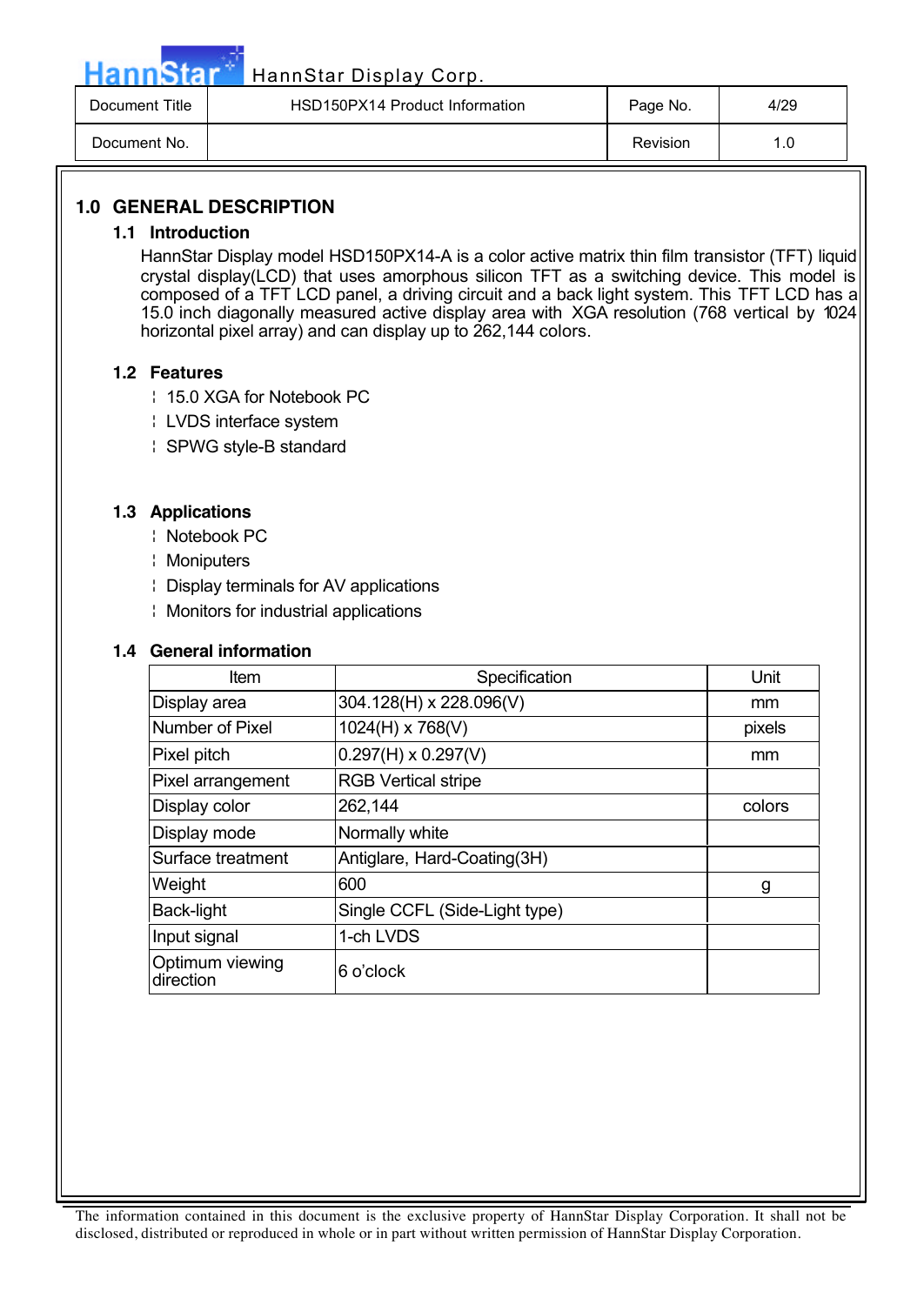HannStar<sup>t HannStar Display Corp.</sup>

| Document Title | HSD150PX14 Product Information | Page No. | 5/29 |
|----------------|--------------------------------|----------|------|
| Document No.   |                                | Revision |      |

### **1.5 Mechanical Information**

| ltem                      |               | Min. | Typ.  | Max. | Unit |
|---------------------------|---------------|------|-------|------|------|
| Module<br>Size            | Horizontal(H) | ---  | 317.3 | ---  | mm   |
|                           | Vertical(V)   | ---  | 242.0 | ---  | mm   |
|                           | Depth(D)      | ---  | ---   | 6.5  | mm   |
| Weight (Without inverter) |               | ---  | 600   | ---  | g    |

### **2.0 ABSOLUTE MAXIMUM RATINGS**

### **2.1 Absolute Rating of Environment**

| Item                        | Symbol                         | Min.  | Max. | Unit        | <b>Note</b> |
|-----------------------------|--------------------------------|-------|------|-------------|-------------|
| Storage temperature         | ${\mathsf T}_{\text{STG}}$     | $-20$ | 60   | $\rm ^{o}C$ |             |
| Operating temperature       | $\mathsf{T}_{\mathsf{OPR}}$    |       | 50   | $\rm ^{o}C$ |             |
| Vibration(non-operating)    | $\mathsf{V}_{\mathsf{NOP}}$    |       | 1.5  | G           | (1)         |
| Shock(non-operating)        | $S_{NOP}$                      | 180   |      | G           | (2)         |
| Storage humidity            | $H_{\scriptstyle\mathrm{STG}}$ | 10    | 90   | %RH         | (3)         |
| Operating humidity          | $H_{OP}$                       | 10    | 80   | %RH         | (3)         |
| Low pressure(operating)     | $P_{LOP}$                      | 697   |      | hPa         | (4)         |
| Low pressure(non-operating) | $P_{LNOP}$                     | 116   |      | hPa         | (5)         |

Note (1) 5-500Hz sweep/cycle, X,Y,Z each directions, 30min each

(2) 2ms, ±X, ±Y, ±Z direction, one time each. For this shock test, it is necessary to fill the silicon rubber between the shock jig as buffer.

 $(3)$  Max wet bulb temp.=39 $\mathrm{^{\circ}C}$ 

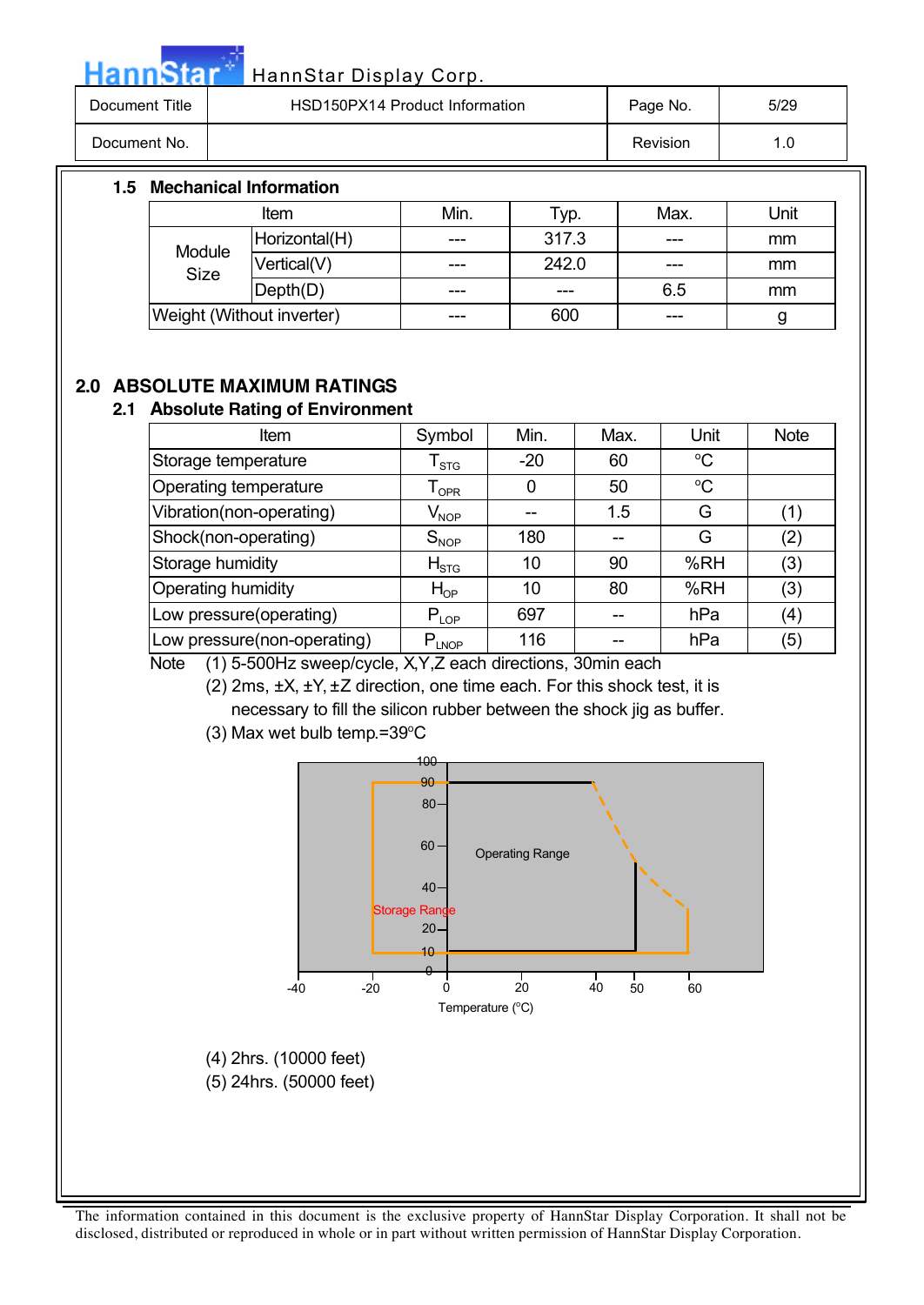Hann Star<sup>t HannStar Display Corp.</sup>

| Document Title | HSD150PX14 Product Information | Page No. | 6/29 |
|----------------|--------------------------------|----------|------|
| Document No.   |                                | Revision | л    |

### **2.2 Electrical Absolute Rating**

### **2.2.1 TFT LCD Module**

| ltem                 | Symbol          | Min.   | Max.          | Unit | <b>Note</b> |
|----------------------|-----------------|--------|---------------|------|-------------|
| Power supply voltage | ∨dd             | $-0.3$ | 4.C           |      |             |
| Logic input voltage  | v <sub>in</sub> | -0.3   | $V_{DD}$ +0.3 |      |             |

### **2.2.2 Back-Light Unit**

| -              |          |      |      |                    |             |
|----------------|----------|------|------|--------------------|-------------|
| Item           | Symbol   | Min. | Max. | Unit               | <b>Note</b> |
| Lamp voltage   | $V_{FL}$ |      | 2000 | $\mathbf{v}$ (rms) |             |
| Lamp current   |          |      |      | mA                 |             |
| Lamp frequency |          |      | 100  | kHz                |             |

Note (1) Permanent damage may occur to the LCD module if beyond this specification. Functional operation should be restricted to the conditions described under normally operating conditions.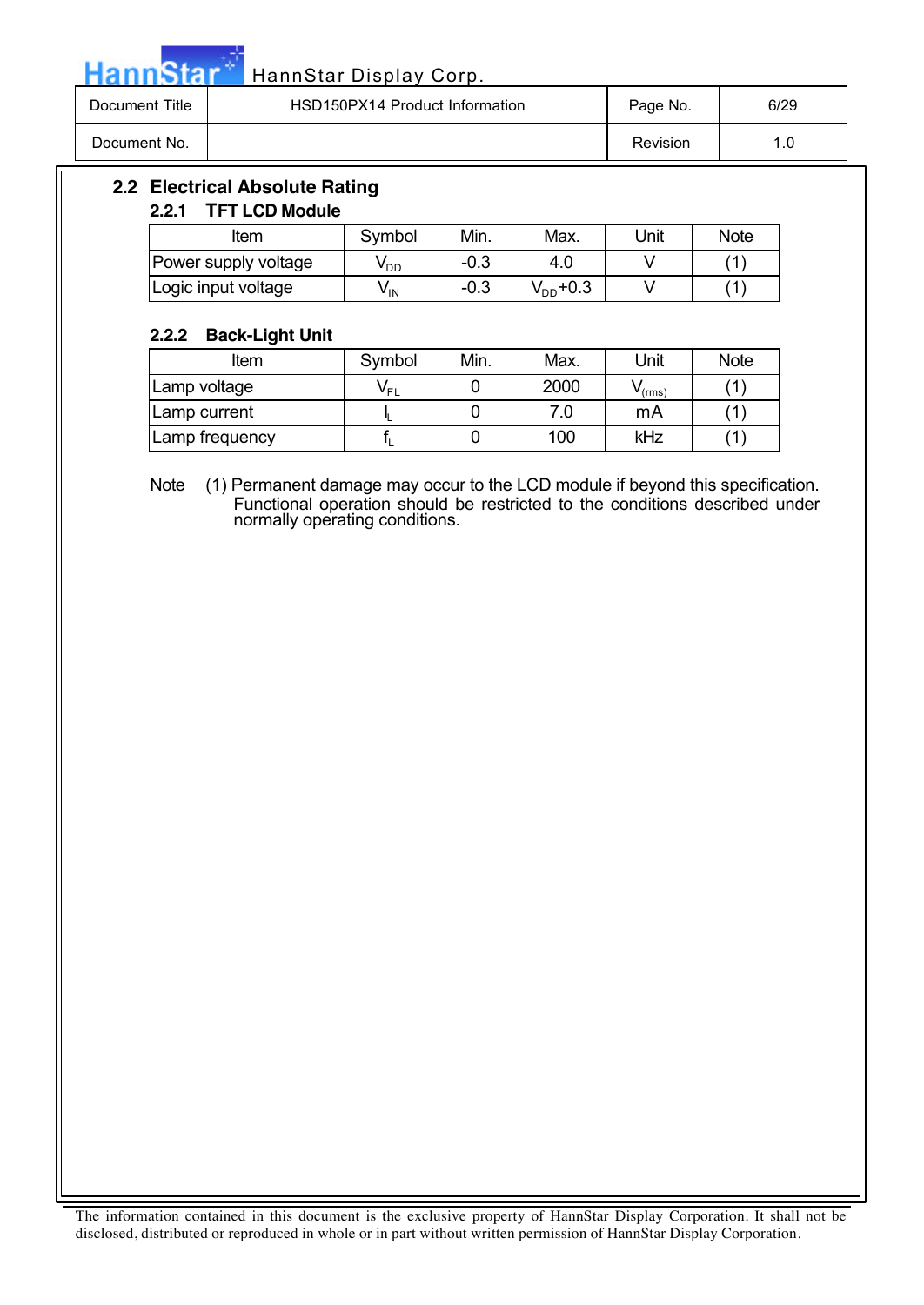| Document Title | HSD150PX14 Product Information | Page No. | 7/29 |
|----------------|--------------------------------|----------|------|
| Document No.   |                                | Revision | л    |

### **3.0 OPTICAL CHARACTERISTICS**

**Hann**Star<sup>®</sup>

|  | <b>Optical specification</b> |  |
|--|------------------------------|--|
|  |                              |  |

| Item                                     |             | Symbol                      | Condition            | Min. | Typ.   | Max. | Unit              | <b>Note</b>                  |  |
|------------------------------------------|-------------|-----------------------------|----------------------|------|--------|------|-------------------|------------------------------|--|
| Contrast                                 |             | <b>CR</b>                   |                      | 150  | 250    |      |                   | (1)(2)                       |  |
| Response                                 | Rising      | $T_R$                       |                      |      | TR+TF  |      |                   |                              |  |
| time                                     | Falling     | $T_F$                       |                      |      | $= 35$ |      | msec              | (1)(3)                       |  |
| White luminance<br>(Average of 5 points) |             | $Y_L$                       |                      | 120  | 150    |      | cd/m <sup>2</sup> | (1)(4)(5)<br>$(l_1 = 6.0mA)$ |  |
|                                          |             | $R_{x}$                     | $\Theta = 0$         | 0.55 | 0.58   | 0.61 |                   |                              |  |
|                                          | Red         | $R_{y}$                     | $\Phi = 0$<br>Normal | 0.32 | 0.35   | 0.38 |                   |                              |  |
| Color                                    |             | $G_{x}$                     | viewing              | 0.28 | 0.31   | 0.34 |                   |                              |  |
| chromaticity                             | Green       | $G_{y}$                     | angle                | 0.54 | 0.57   | 0.60 |                   |                              |  |
| (CIE1931)                                |             | $B_{x}$                     |                      | 0.12 | 0.15   | 0.18 |                   |                              |  |
|                                          | <b>Blue</b> | $B_{v}$                     |                      | 0.11 | 0.14   | 0.17 |                   | (1)(4)                       |  |
|                                          | White       | $W_{x}$                     |                      | 0.28 | 0.31   | 0.34 |                   |                              |  |
|                                          |             | $W_{y}$                     |                      | 0.31 | 0.34   | 0.37 |                   |                              |  |
|                                          |             | $\Theta_L$                  |                      |      | 40     |      |                   |                              |  |
| Viewing angle                            | Hor.        | $\Theta_{\textrm{R}}$       |                      |      | 40     |      |                   |                              |  |
|                                          | Ver.        | $\Theta_{U}$                | CR>10                |      | 20     |      |                   |                              |  |
|                                          |             | $\Theta_{\text{D}}$         |                      |      | 40     |      |                   |                              |  |
| <b>Brightness uniformity</b>             |             | $\mathsf{B}_{\mathsf{UNI}}$ | $\Theta = 0$         | 65   |        |      | $\%$              | (6)                          |  |
| Crosstalk                                |             | CT(n)                       | $\Phi = 0$           |      |        | 1.3  | $\%$              | (7)                          |  |

### **3.2 Measuring Condition**

- ¦ Measuring surrounding : dark room
- $\frac{1}{2}$  Lamp current  $I_{FL}$  : 6.0±0.1mA(rms), Inverter : HIU-757
- $\frac{1}{2}$  V<sub>DD</sub>=3.3V±0.05V
- Surrounding temperature: 25±2°C
- ¦ 30min. warm-up time.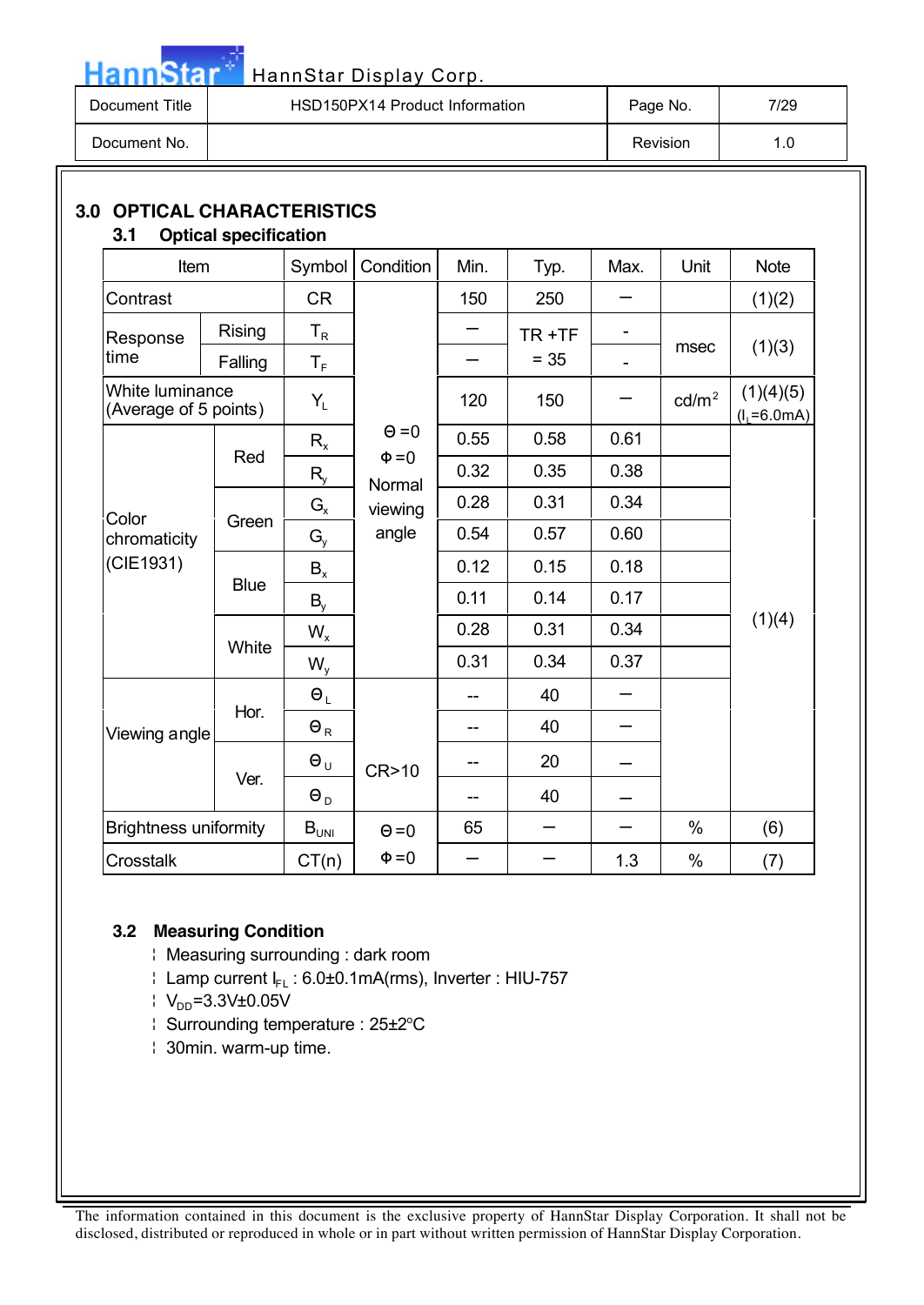Hann Star<sup>t H</sup>annStar Display Corp.

| Document Title | HSD150PX14 Product Information | Page No. | 8/29 |
|----------------|--------------------------------|----------|------|
| Document No.   |                                | Revision | 1.0  |

### **3.3 Measuring Equipment**

- ¦ LCD-7000 of Otsuka Electrics Corp., which utilized MCPD-7000 for Chromaticity and BM-5 for other optical characteristics.
- $\frac{1}{2}$  Measuring spot size : 10 ~ 12 mm

Note (1) Definition of Viewing Angle :



Note (2) Definition of Contrast Ratio(CR) : measured at the center point of panel

> Luminance with all pixels white (L63)  $CR = \frac{1}{2}$

> > Luminance with all pixels black (L0)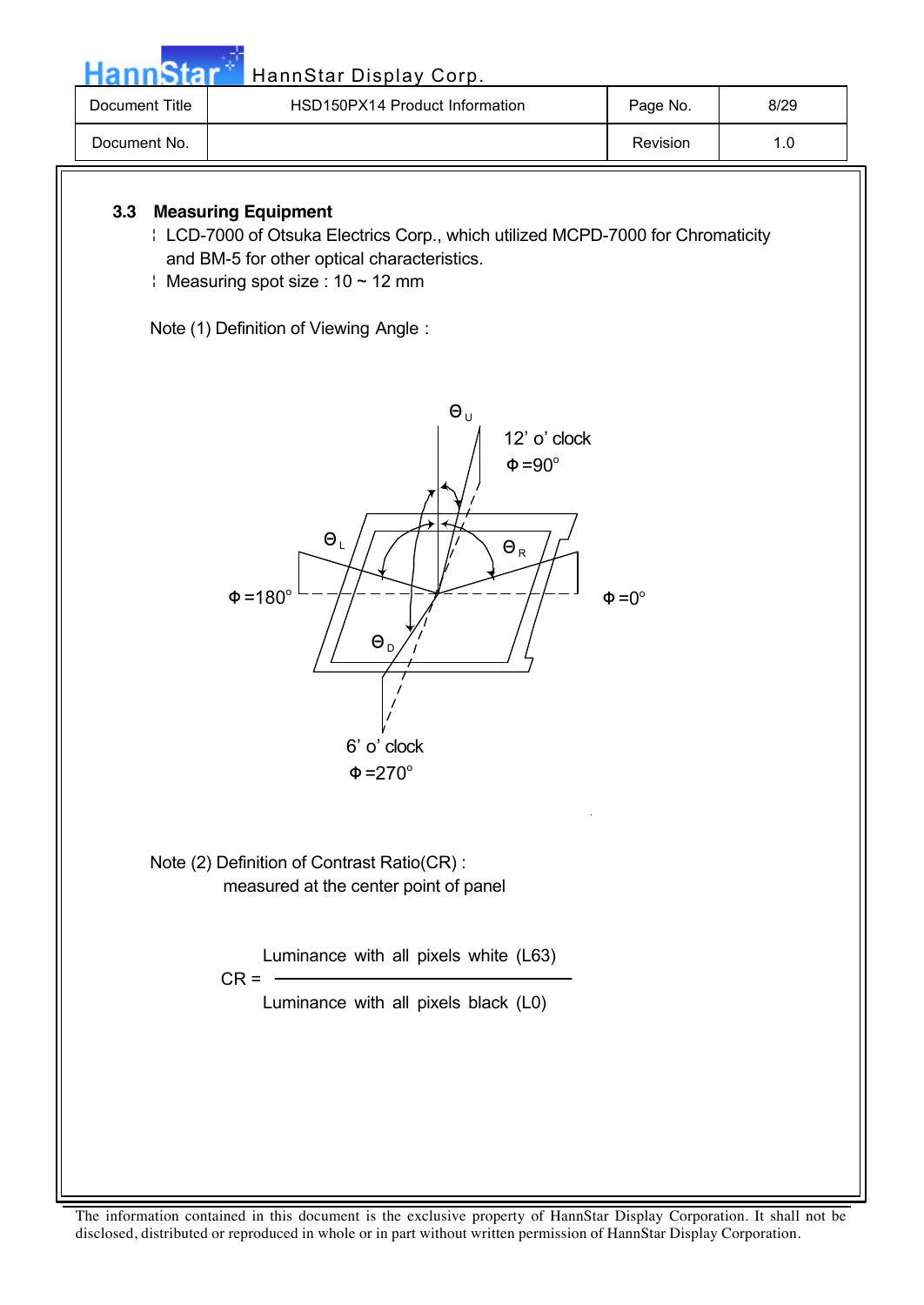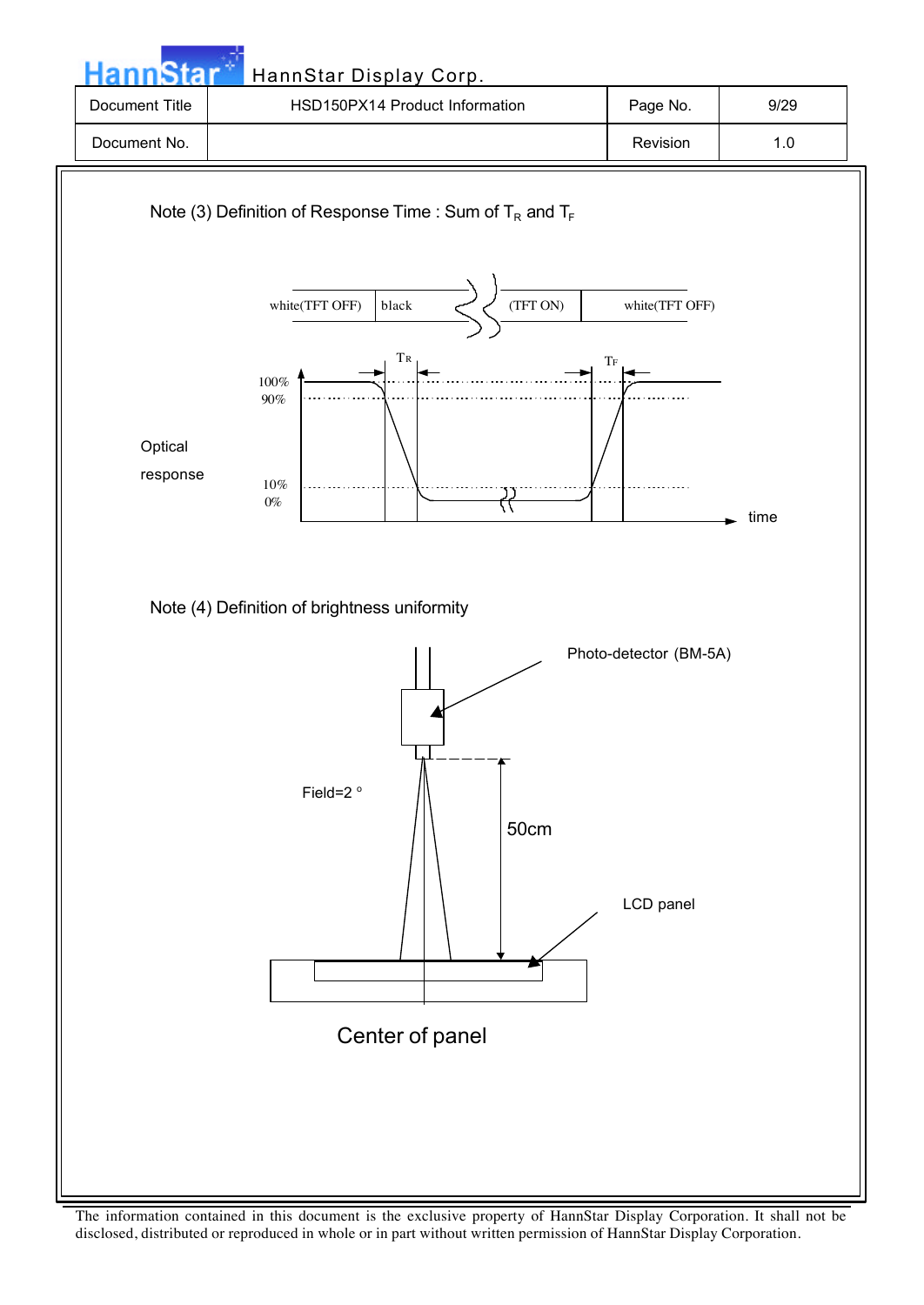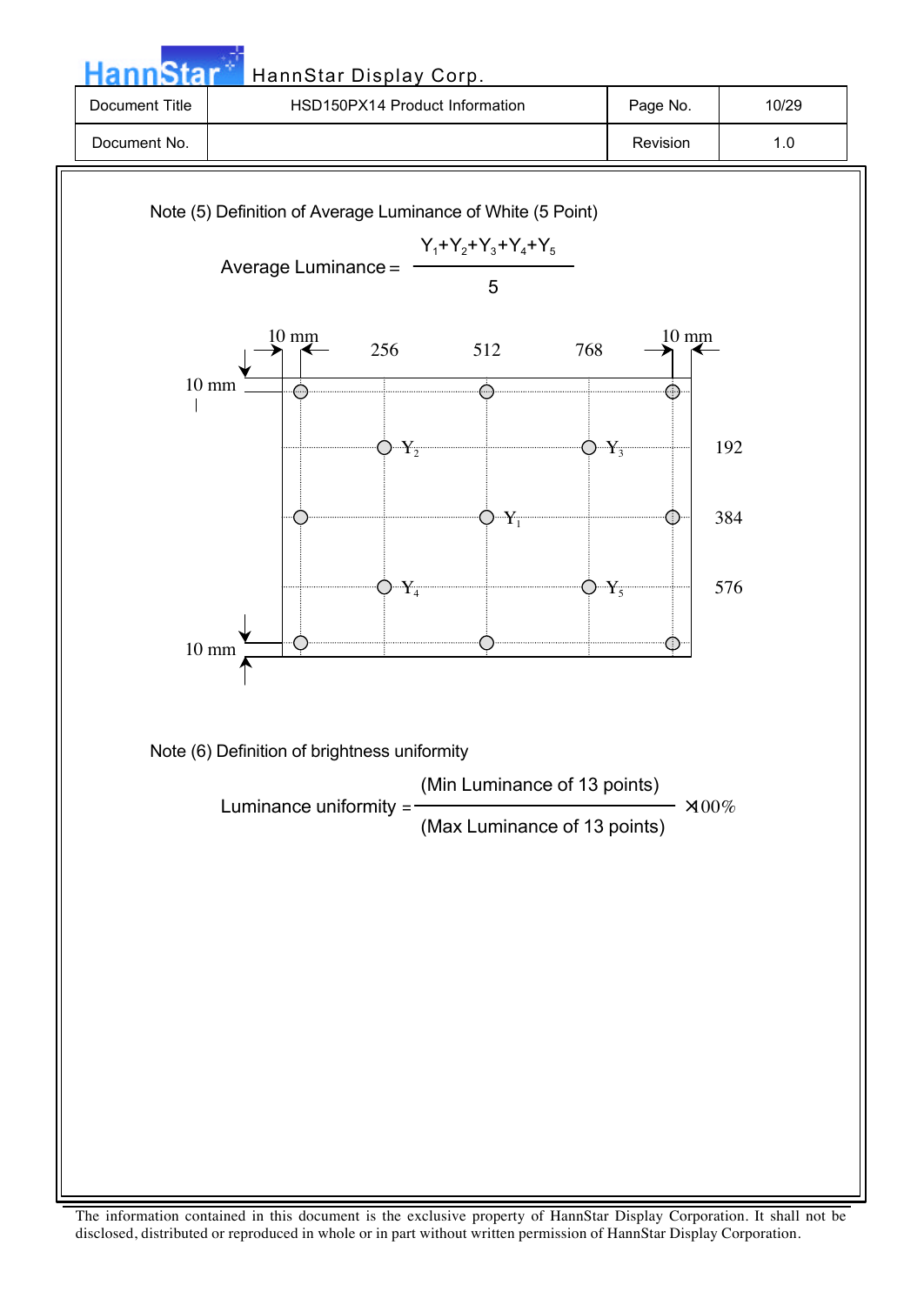HannStar Display Corp. Document Title | RSD150PX14 Product Information | Page No. | 11/29 Document No. | 1.0

Note (7) Definition of crosstalk  $CT(1) \sim CT(4)$  $\lfloor L(n) - LB(n) \rfloor$  $CT(n) =$   $\frac{1}{2}$   $\frac{1}{2}$   $\frac{1}{2}$   $\frac{1}{2}$   $\frac{1}{2}$   $\frac{1}{2}$   $\frac{1}{2}$   $\frac{1}{2}$   $\frac{1}{2}$   $\frac{1}{2}$   $\frac{1}{2}$   $\frac{1}{2}$   $\frac{1}{2}$   $\frac{1}{2}$   $\frac{1}{2}$   $\frac{1}{2}$   $\frac{1}{2}$   $\frac{1}{2}$   $\frac{1}{2}$   $\frac{1}{2}$   $\frac{1}{2}$   $\frac{$  L(n) Where  $L(n)$  = Luminance of point "n" at pattern A (cd/m<sup>2</sup>), n=1 $\sim$ 4 LB(n) = Luminance of point "n" at pattern B (cd/m<sup>2</sup>), n=1 $\sim$ 4 The location measured will be exactly the same in both patterns. L0 : Luminance with all pixels black L63 : Luminance with all pixels white  $\frac{1}{8}$  V  $\frac{1}{8}$ V 1  $\frac{1}{8}$  $\frac{1}{4}$  V 4 V 1  $\frac{1}{4}$ V 1  $\frac{1}{2}$ V 1  $H_3$ 1  $\frac{1}{8}$ H H 1  $\frac{1}{4}H$  $\frac{1}{4}$ H  $L(1)$  $\overline{L(2)}$  $L(3)$  $L<sub>0</sub>(4)$  $\frac{1}{2}$ H  $\frac{1}{8}$  V  $rac{1}{8}$ V 1  $\frac{1}{8}$  $\frac{1}{4}$  V 4 V 1  $\frac{1}{4}$ V 1  $\frac{1}{2}$ V 1 H 1  $\frac{1}{8}$ H H 1  $\frac{1}{4}H$  $\frac{1}{4}$ H  $LB(1)$  $LB(2)$  $L\dot{B}(3)$  $LB(4)$  $\frac{1}{2}$ H Pattern A Pattern B Gray scale: L31 Gray scale: L0 Gray scale: L31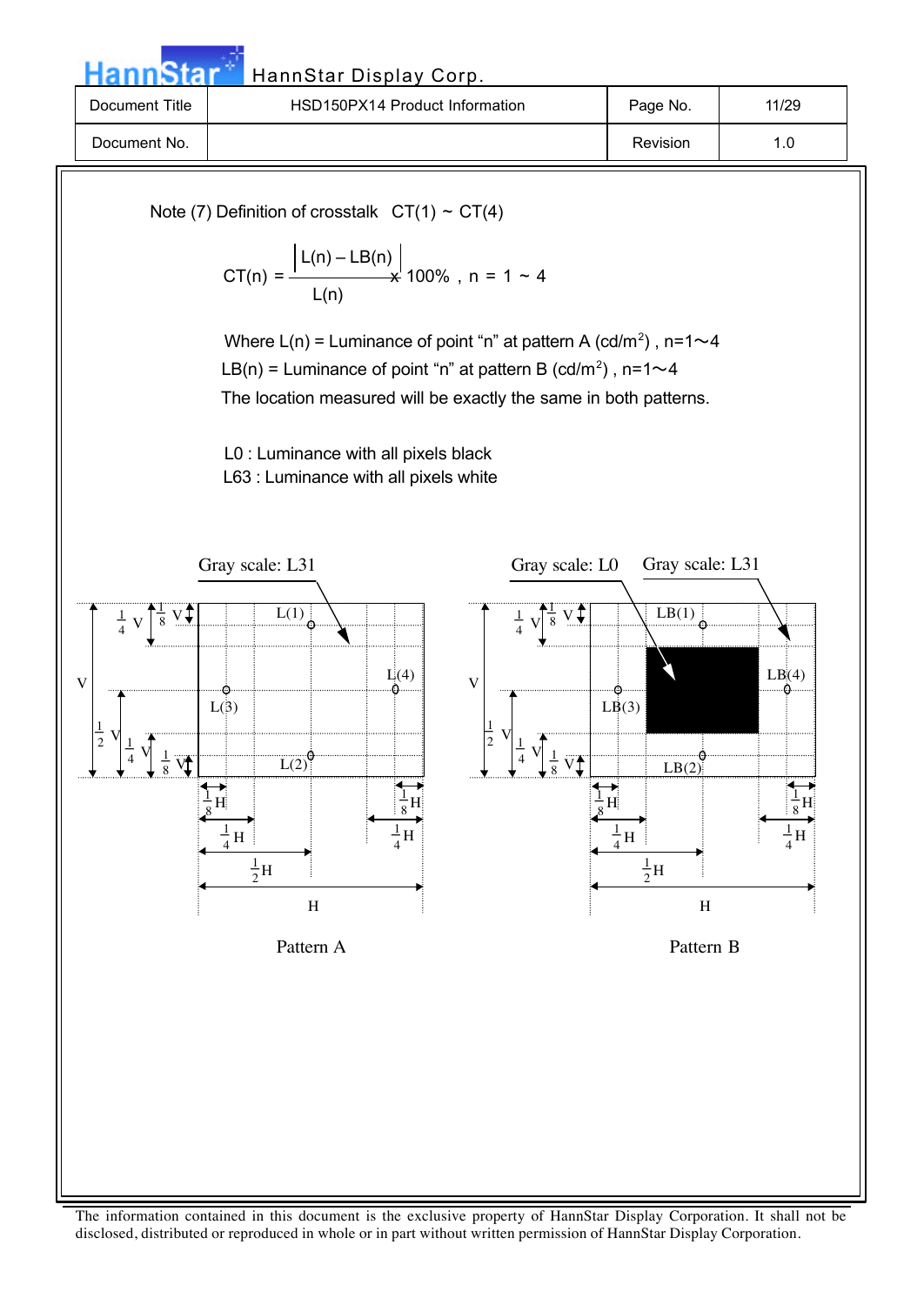| <b>HannStar</b> | HannStar Display Corp.         |          |       |
|-----------------|--------------------------------|----------|-------|
| Document Title  | HSD150PX14 Product Information | Page No. | 12/29 |
| Document No.    |                                | Revision | 1.0   |

### **4.0 ELECTRICAL CHARACTERISTICS**

### **4.1 TFT LCD Module**

| Item<br>Voltage of power supply<br>High<br>Signal Input |        | Symbol                       | Min.   | Typ.  | Max. | Unit       | <b>Note</b>    |
|---------------------------------------------------------|--------|------------------------------|--------|-------|------|------------|----------------|
|                                                         |        | $\mathsf{V}_{\mathsf{DD}}$   | 3.0    | 3.3   | 3.6  | V          |                |
|                                                         |        | $\mathsf{V}_{\mathsf{IH}}$   |        |       | 100  | mV         |                |
| voltage                                                 | Low    | $\mathsf{V}_{\mathsf{IL}}$   | $-100$ |       |      | mV         | $V_{CM}$ -1.2V |
| Current of power<br>supply                              | Mosaic | oo                           | --     | 555   |      | mA         | (1)            |
| Vsync frequency                                         |        | $f_V$                        | --     | 60    |      | <b>Hz</b>  | (2)            |
| <b>Hsync frequency</b>                                  |        | $f_H$                        | --     | 48.36 |      | <b>KHz</b> |                |
| Frequency                                               |        | $\mathsf{f}_{\mathsf{DCLK}}$ | --     | 65.00 |      | <b>MHz</b> |                |

Note (1) Mosaic : Dot checker image



Note (2) When  $f_v$  is too low, a flicker may be occurred on the display.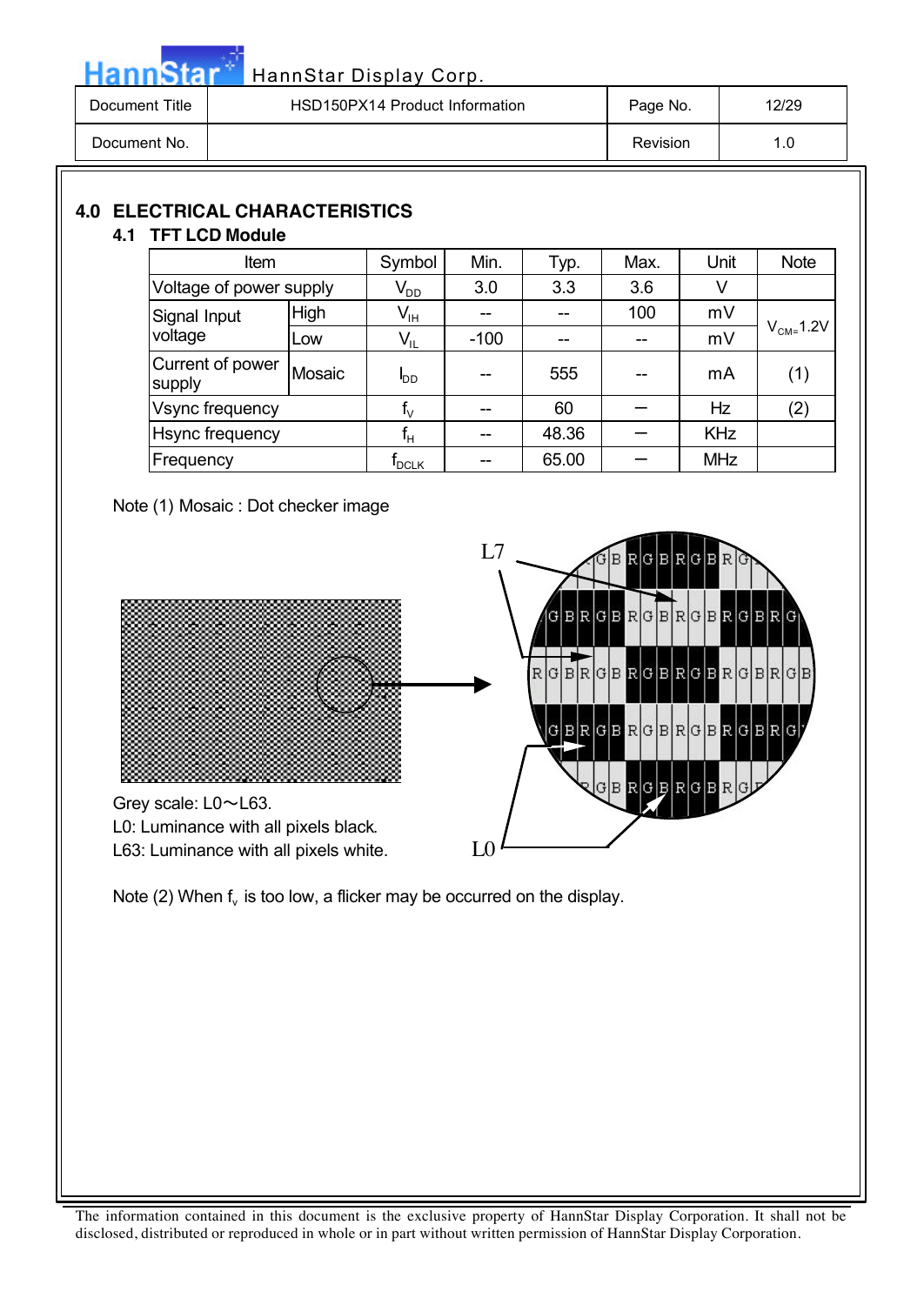HannStar<sup>4</sup> HannStar Display Corp.

| Document Title | HSD150PX14 Product Information | Page No. | 13/29 |
|----------------|--------------------------------|----------|-------|
| Document No.   |                                | Revision | 1.0   |

### **4.2 Back-Light Unit**

The back-light system is an edge-lighting type with 1 CCFL(Cold Cathode Fluorescent Lamp). The characteristics of the lamp is shown in the following tables.

| Item                | Symbol | Min.   | Typ. | Max.  | Unit       | <b>Note</b>   |
|---------------------|--------|--------|------|-------|------------|---------------|
| Lamp current        | L      | 3.0    | 6.0  | 7.0   | mA(rms)    | (1)           |
| Lamp voltage        | VL     | $-$    | 800  | 880   | V(rms)     | $=6.0mA$      |
| <b>IFrequency</b>   | fL     | 20     | 50   | 100   | <b>KHz</b> | (2)           |
| Operating life time | Hr     | 10,000 | --   | --    | Hour       | (3)           |
| Startup voltage     | Vs     | 1350   | --   | $- -$ | V(rms)     | $0^{\circ}$ C |

Note (1) Lamp current is measured with current meter for high frequency as shown below. Specified valued are for a lamp.

| LCD MODULE |                                                                |
|------------|----------------------------------------------------------------|
|            | RED<br><b>INVERTER</b><br>WHITE(Ground)<br>(HIU 757)<br>◠<br>A |

- Note (2) Lamp frequency may produce interference with horizontal synchronous requency and this may cause line flow on the display. Therefore lamp frequency shall be detached from the horizontal synchronous frequency and its harmonics as far as possible in order to avoid interference.
- Note (3) Life time (Hr) can be defined as the time in which it continues to operate under the condition : Ta=25±3°C, [=6.0mA(rms) and  $f_L$ =50kHz until one of the following event occurs :
	- 1. When the brightness becomes 50%
	- 2. When the startup voltage(Vs) at  $0^{\circ}$ C becomes higher than the maximal Value of Vs specified above.
- Note (4) Max. startup voltage shall be defined as max. voltage which CCFL can be startup. When the customer select the inverter, the min. value of startup voltage must be higher than CCFL's max. startup voltage.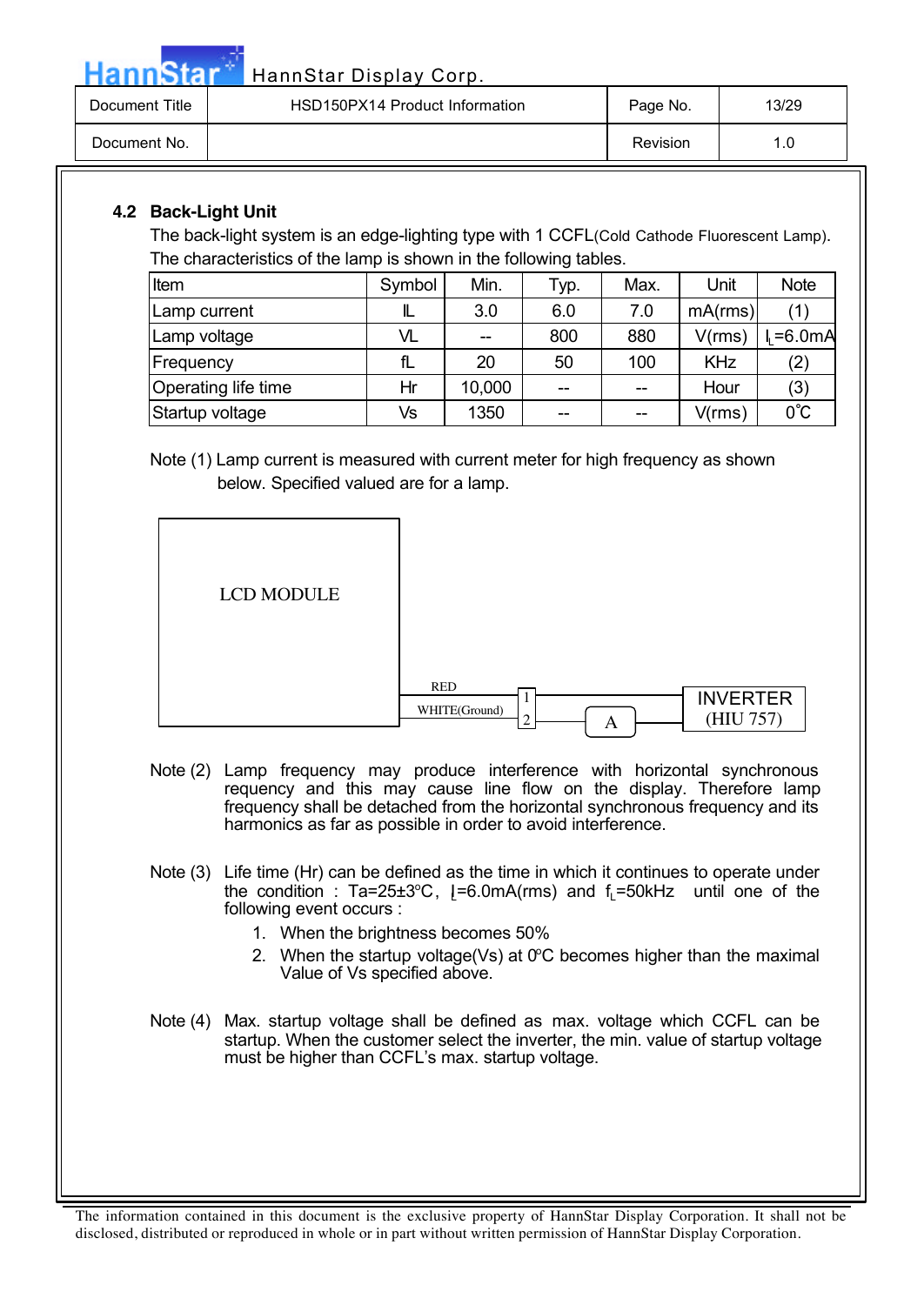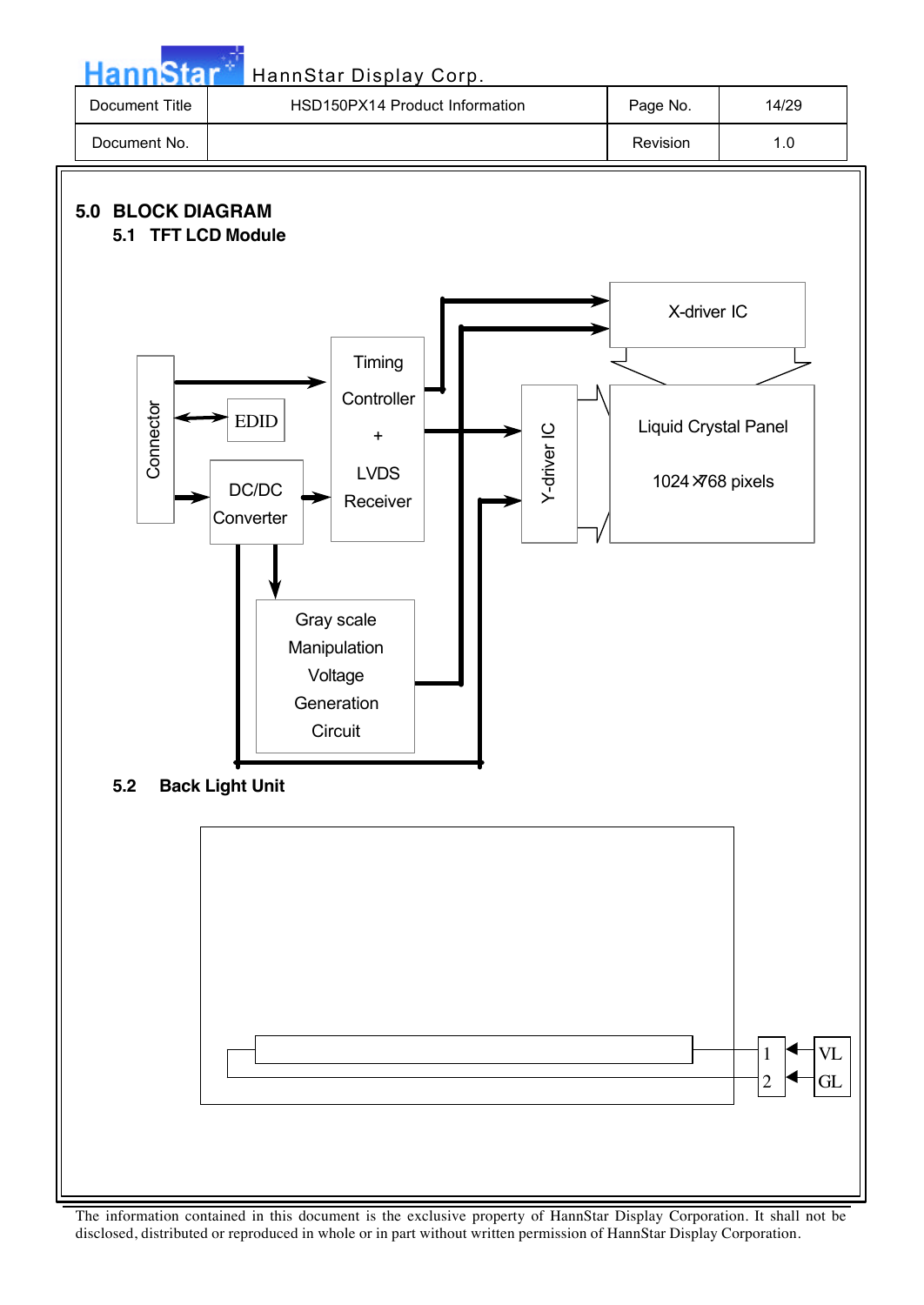| Document Title | HSD150PX14 Product Information | Page No. | 15/29 |
|----------------|--------------------------------|----------|-------|
| Document No.   |                                | Revision |       |

### **6.0 INTERFACE PIN CONNECTION**

#### **6.1 TFT LCD Module**

**Hann**Star<sup>®</sup>

N1 $^{\rm 1)}$  INPUT SIGNAL (FI-XB30S-HF10 /JAPAN AVIATION ELECTRONICS INDUSTRY,LTD.) $^{\rm 1)}$ 

MATING CONNECTOR: FI-X30M,FI-X30MR

| Terminal no.    | Symbol            | Function                                     |
|-----------------|-------------------|----------------------------------------------|
|                 | <b>GND</b>        | Ground                                       |
| $\overline{2}$  | <b>VDD</b>        | Power Supply: +3.3V                          |
| 3               | <b>VDD</b>        | Power Supply: +3.3V                          |
| 4               | <b>VEDID</b>      | DDC 3.3V power                               |
| 5               | <b>NC</b>         | Reserved for supplier test point             |
| 6               | <b>CIKEDID</b>    | DDC clock                                    |
| $\overline{7}$  | <b>DATAEDID</b>   | DDC data                                     |
| 8               | IN <sub>0</sub> - | Transmission Data of Pixels 0 (Negative : -) |
| 9               | $INO+$            | Transmission Data of Pixels 0 (Positive : +) |
| $\overline{10}$ | <b>GND</b>        | Ground                                       |
| 11              | $IN1-$            | Transmission Data of Pixels 1 (Negative : -) |
| 12              | $IN1+$            | Transmission Data of Pixels 1 (Positive : +) |
| 13              | <b>GND</b>        | Ground                                       |
| 14              | $IN2-$            | Transmission Data of Pixels 2 (Negative : -) |
| 15              | $IN2+$            | Transmission Data of Pixels 2 (Positive : +) |
| 16              | <b>GND</b>        | Ground                                       |
| 17              | CLK-              | Sample Clock (Negative : -)                  |
| 18              | CLK+              | Sample Clock (Positive : +)                  |
| 19              | <b>GND</b>        | Ground                                       |
| $\overline{20}$ | NC                | Reserved for supplier test point             |
| 21              | <b>NC</b>         | Reserved for supplier test point             |
| 22              | GND               | Ground                                       |
| 23              | <b>NC</b>         | Reserved for supplier test point             |
| 24              | <b>NC</b>         | Reserved for supplier test point             |
| 25              | <b>GND</b>        | Ground                                       |
| 26              | <b>NC</b>         | Reserved for supplier test point             |
| 27              | <b>NC</b>         | Reserved for supplier test point             |
| 28              | <b>GND</b>        | Ground                                       |
| 29              | <b>NC</b>         | Reserved for supplier test point             |
| 30              | <b>NC</b>         | Reserved for supplier test point             |

Note 1) Please connects NC pin to nothing. Don' t connect it to ground nor to other signal input. (NC pin should be open.)

#### **6.2 Back-Light Unit**

CN2 CCFL Power Source (**BHSR-02VS-1**) / JAPAN SOLDERLESS TERMINAL MFG CO., LTD. Mating Connector: (**SBHT-002T-P0.5**) / JAPAN SOLDERLESS TERMINAL MFG CO., LTD.

| Terminal no. | 3vmbol | Function                                |
|--------------|--------|-----------------------------------------|
|              |        | <b>CCFL</b> power supply (high voltage) |
|              | ∍ت     | <b>CCFL</b> power supply (low voltage)  |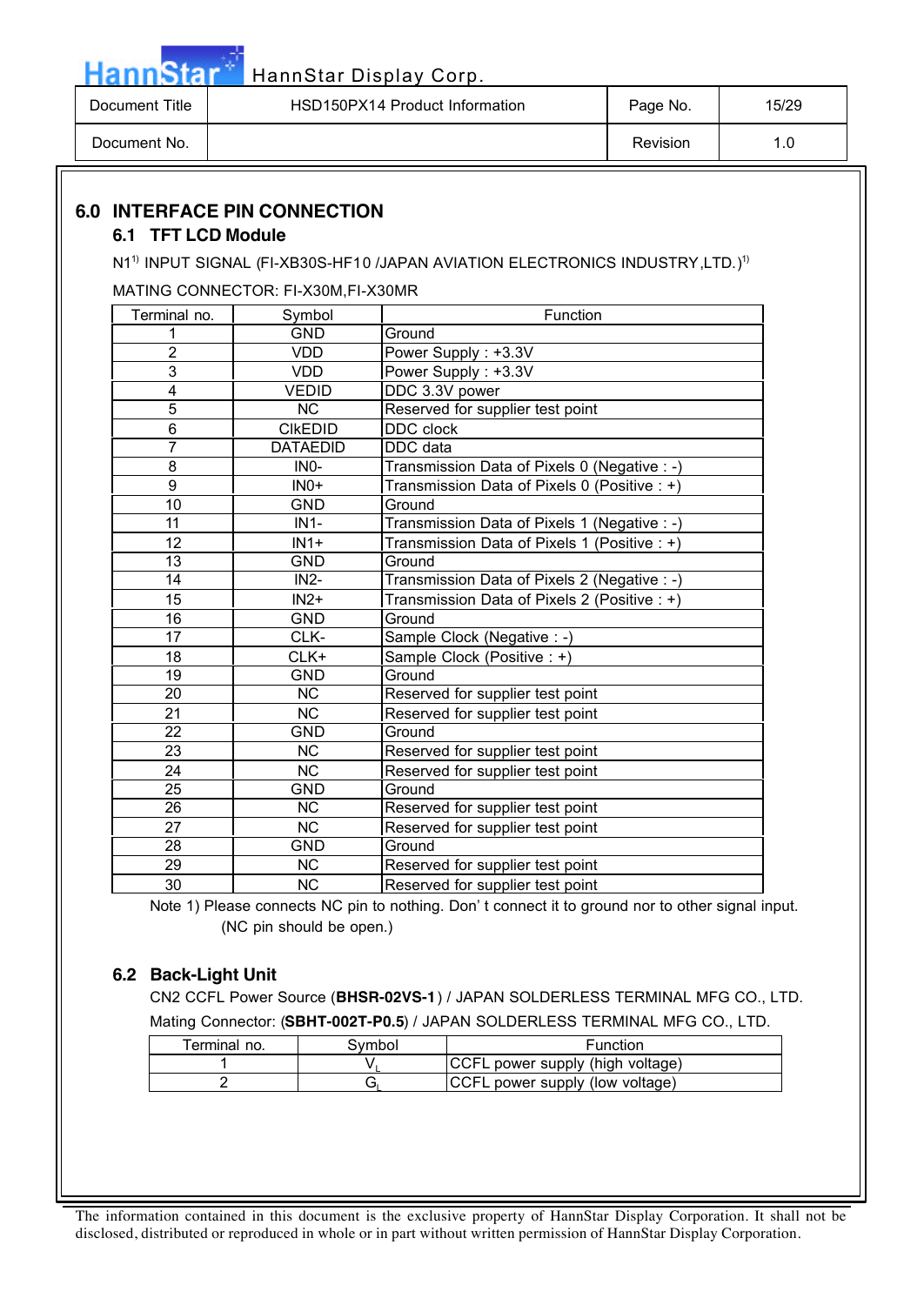|                           | <b>HannStar</b>                                |                |                              |                |                |                         |     |                | HannStar Display Corp.                       |                         |                |                |                |               |                         |                |                |                         |                |                          |
|---------------------------|------------------------------------------------|----------------|------------------------------|----------------|----------------|-------------------------|-----|----------------|----------------------------------------------|-------------------------|----------------|----------------|----------------|---------------|-------------------------|----------------|----------------|-------------------------|----------------|--------------------------|
| <b>Document Title</b>     |                                                |                |                              |                |                |                         |     |                | HSD150PX14 Product Information               |                         |                |                |                |               |                         | Page No.       |                |                         |                | 16/29                    |
|                           | Document No.                                   |                |                              |                |                |                         |     |                |                                              |                         |                |                |                |               |                         |                | Revision       |                         |                | 1.0                      |
| 6.3                       | Relationship Between Displayed Color and Input |                |                              |                |                |                         |     |                |                                              |                         |                |                |                |               |                         |                |                |                         |                |                          |
|                           |                                                | <b>MSB</b>     |                              |                |                | <b>LSB</b>              |     | <b>MSB</b>     |                                              |                         |                |                |                | <b>LSBMSB</b> |                         |                |                |                         | <b>LSB</b>     | Gray scale               |
|                           | Display                                        |                |                              |                |                |                         |     |                | R5 R4 R3 R2 R1 R0G5 G4 G3 G2G1 G0B5 B4 B3 B2 |                         |                |                |                |               |                         |                |                | <b>B</b> 1              | B <sub>0</sub> | level                    |
|                           | <b>Black</b>                                   |                | L                            | L              | L              | L                       |     | LIL            | L                                            | L                       | L              |                | L              |               | L                       | L              | L              | L                       | L              | $\overline{\phantom{m}}$ |
|                           | <b>Blue</b>                                    | L              | L                            | Г              | L              | L                       |     | LIL            | Г                                            | L                       | Г              | L              | ЦH             |               | $\overline{\mathsf{H}}$ | Η              | н              | $\overline{\mathsf{H}}$ | Ξ              | $\overline{\phantom{a}}$ |
|                           | Green                                          | L              | τ                            | L              | τ              | τ                       |     | LН             | Ή                                            | Ή                       | Ή              | Ή              | HL             |               | τ                       | L              | L              | L                       | τ              | $\overline{a}$           |
| <b>Basic</b>              | Light Blue L                                   |                | L                            | L              | L              | L                       |     | LН             | H                                            | H                       | Η              | Н              | H <sub>H</sub> |               | H                       | H              | Η              | $\overline{\mathsf{H}}$ | Η              | $\overline{\phantom{a}}$ |
| color                     | Red                                            | Η              | Η                            | Η              | Η              | Η                       | HIL |                | L                                            | L                       | L              | L              | ЦL             |               | L                       | L              | L              | L                       | L              | $\overline{\phantom{a}}$ |
|                           | Purple                                         | Ή              | $\overline{H}$               | $\overline{H}$ | $\overline{H}$ | $\overline{\mathsf{H}}$ | H L |                | L                                            | L                       | L              | $\mathbf{I}$   | L              | Iн            | $\overline{H}$          | Η              | $\overline{H}$ | $\overline{H}$          | $\overline{H}$ | $\blacksquare$           |
|                           | Yellow                                         | Ή              | $\overline{H}$               | н              | Н              | н                       |     | H <sub>H</sub> | H                                            | H                       | н              | н              | HL             |               | L                       | L              | L              | L                       | L              | $\overline{\phantom{a}}$ |
|                           | White                                          | $\overline{H}$ | $\overline{H}$               | $\overline{H}$ | $\overline{H}$ | $\overline{H}$          |     | HH             | $\overline{H}$                               | $\overline{H}$          | $\overline{H}$ | $\overline{H}$ | H <sub>H</sub> |               | $\overline{H}$          | $\overline{H}$ | $\overline{H}$ | $\overline{H}$          | $\overline{H}$ | $\overline{a}$           |
|                           | <b>Black</b>                                   | L              | L                            | L              | L              | L                       | LIL |                | L                                            | L                       | L              | L              | ШL             |               | L                       | L              | L              | L                       | L              | L <sub>0</sub>           |
|                           |                                                |                | $\mathbf{I}$<br>$\mathbf{L}$ | L              | L              | L                       | HIL |                | $\mathbf{I}$                                 | L                       | L              | $\mathbf{I}$   | ШL             |               | $\mathsf{L}$            | L              | L              | L                       | L              | L1                       |
|                           |                                                |                |                              | L              | L              | H                       |     | LIL            | L                                            | L                       | L              | L              | ШL             |               | L                       | L              | L              | L                       | L              | L2                       |
| Gray<br>scale<br>of Red   | Dark<br>?<br>$\overline{?}$<br>Light           |                |                              |                |                |                         |     |                |                                              |                         |                |                |                |               |                         |                |                |                         |                | L3L60                    |
|                           |                                                | H              | H                            | Н              | Η              | L                       | HL  |                | L                                            | L                       | L              | L              | ЦL             |               | L                       | L              | L              | L                       | L              | L61                      |
|                           |                                                | Η              | $\overline{H}$               | $\overline{H}$ | $\overline{H}$ | H                       | LIL |                | L                                            | L                       | L              | L              | $\mathsf{L}$   | L             | L                       | L              | L              | L                       | L              | L62                      |
|                           | Red                                            | $\overline{H}$ | $\overline{H}$               | $\overline{H}$ | $\overline{H}$ | $\overline{\mathsf{H}}$ | HIL |                | L                                            | Г                       | L              | L              | LL             |               | L                       | L              | L              | L                       | L              | Red L63                  |
|                           | <b>Black</b>                                   | L              | L                            | L              | L              | L                       |     | LIL            | L                                            | L                       | L              | L              | LIL            |               | L                       | L              | L              | L                       | L              | L0                       |
|                           |                                                | L              | L                            | L              | L              | L                       |     | LIL            | L                                            | L                       | L              | L              | H L            |               | L                       | L              | L              | L                       | L              | L1                       |
|                           |                                                |                | L                            | L              | L              | L                       |     | LIL            | L                                            |                         | L              | Η              | ШL             |               | L                       | L              | L              | L                       | L              | L <sub>2</sub>           |
| Gray<br>scale of<br>Green | Dark<br>?<br>$\overline{?}$<br>Light           |                |                              |                |                |                         |     |                |                                              |                         |                |                |                |               |                         |                |                |                         |                | L3L60                    |
|                           |                                                |                | L                            | L              | L              | L                       |     | LH             | H                                            | н                       | н              | L              | $H$ L          |               | L                       | L              | L              | L                       | L              | L61                      |
|                           |                                                |                | L                            | L              | L              | L                       |     | LН             | $\overline{\mathsf{H}}$                      | $\overline{\mathsf{H}}$ | Η              | H              | ЦL             |               | L                       | L              | L              | L                       | L              | L62                      |
|                           | Green                                          |                | $\mathsf{L}$                 | L              | $\mathsf{L}$   | $\mathsf{L}$            |     | LН             | H                                            | $\overline{H}$          | Η              | H              | HL             |               | $\mathsf{L}$            | L              | L              | L                       | L              | Green L63                |
|                           | <b>Black</b>                                   |                | L                            | L              | L              | L                       | LIL |                | L                                            | L                       | L              | L              | ЦL             |               | L                       | L              | L              | L                       | L              | L <sub>0</sub>           |
|                           |                                                |                | L                            | L              | L              | L                       | LIL |                | L                                            | L                       | L              | L              | ШL             |               | L                       | L              | L              | L                       | H              | L1                       |
|                           |                                                |                | L                            | L              | L              | L                       |     | LIL            | L                                            | L                       | L              | L              | ЦL             |               | L                       | L              | L              | $\overline{H}$          | L              | L2                       |
| Gray<br>scale of<br>Blue  | Dark<br>?<br>$\overline{?}$<br>Light           |                |                              |                |                |                         |     |                |                                              |                         |                |                |                |               |                         |                |                |                         |                | L3L60                    |

LLLLLL LLLLLL HHHHLH L61

LLLLLL LLLLLL HHHHHL L62

<u>LLLLHILLLLHILL</u> LLLLHL LLLLHL LLLLHL L2

HHHHLH HHHHLH HHHHLH L61

HHHHL|HHHHL|HHHL| L62

White |HH HHHHHH HHHHHHHHH HHWhite L63

: :

L3…L60

Blue LLLLLL LLLLLL HHHHHH Blue L63 Black |LLLLLLLLLLLLLLLLLLU

> : :

: :

Dark ? ? Light

Gray scale of White & Black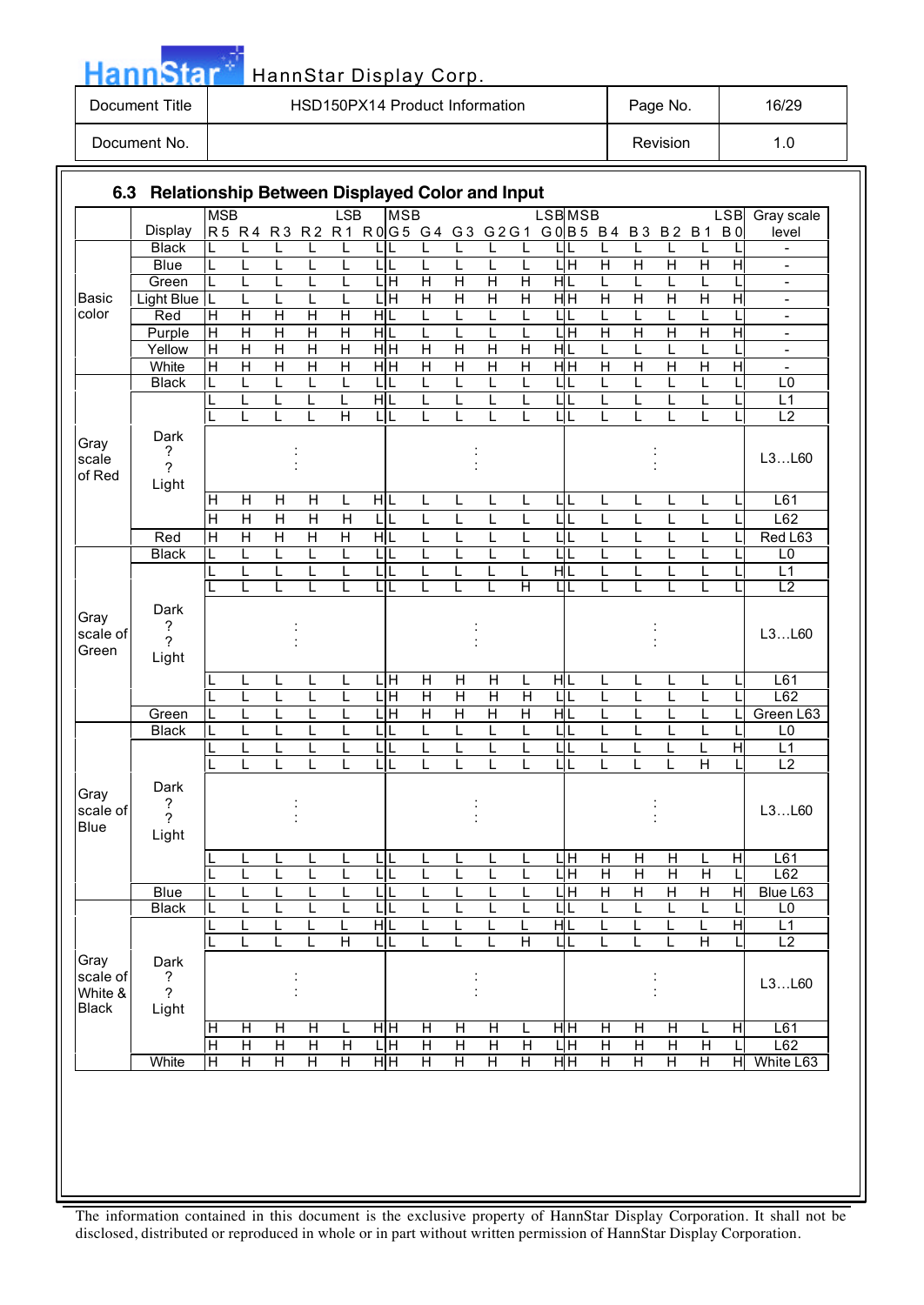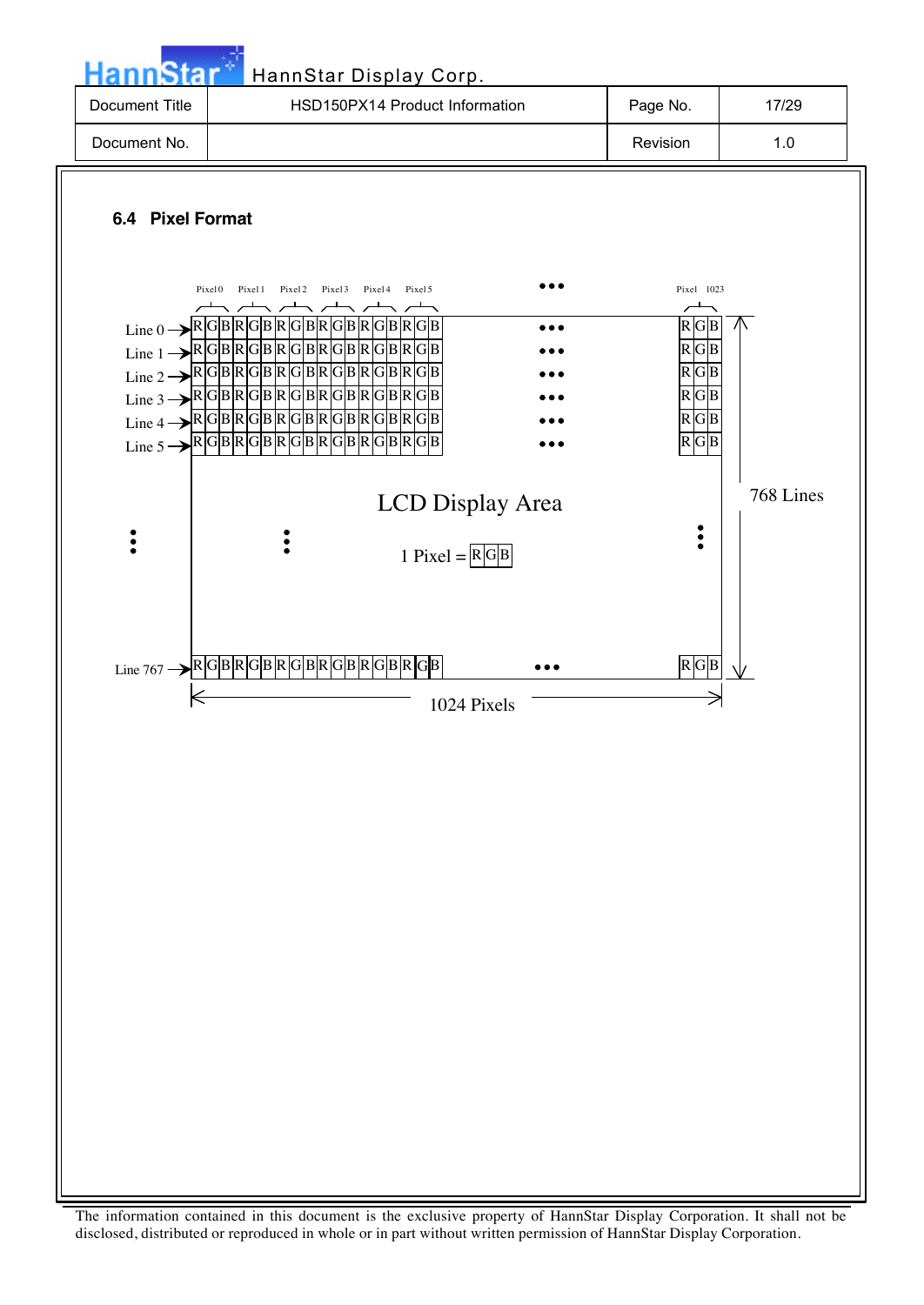| <b>HannStar</b> | HannStar Display Corp.         |          |       |
|-----------------|--------------------------------|----------|-------|
| Document Title  | HSD150PX14 Product Information | Page No. | 18/29 |
| Document No.    |                                | Revision | 1.0   |

# **6.5 RECOMMENDED TRANSMITTER TO HSD150PX14-A INTERFACE ASSIGNMENT**

### **Case1: DATA (6bit transmitter)**

|                  | <b>DS90CF363</b>   |                 |                                     |                    |           |        |  |
|------------------|--------------------|-----------------|-------------------------------------|--------------------|-----------|--------|--|
|                  | Input Terminal No. |                 | Input Signal                        | Output Signal      | Interface |        |  |
|                  |                    |                 | (Graphics controller output signal) | Symbol             |           | (CN1)  |  |
| Symbol           | Terminal           | Symbol          | Function                            |                    | Terminal  | Symbol |  |
| TIN0             | 44                 | R <sub>0</sub>  | Red Pixels Display Data (LSB)       |                    |           |        |  |
| TIN1             | 45                 | R <sub>1</sub>  | Red Pixels Display Data             |                    |           |        |  |
| TIN <sub>2</sub> | 47                 | R <sub>2</sub>  | Red Pixels Display Data             | TOUT <sub>0</sub>  | No.8      | $INO-$ |  |
| TIN3             | 48                 | R <sub>3</sub>  | Red Pixels Display Data             | TOUT <sub>0+</sub> | No.9      | $INO+$ |  |
| TIN4             |                    | R <sub>4</sub>  | Red Pixels Display Data             |                    |           |        |  |
| TIN <sub>5</sub> | 3                  | R <sub>5</sub>  | Red Pixels Display Data (MSB)       |                    |           |        |  |
| TIN <sub>6</sub> | 4                  | G <sub>0</sub>  | Green Pixels Display Data (LSB)     |                    |           |        |  |
| TIN7             | 6                  | G1              | Green Pixels Display Data           |                    |           |        |  |
| TIN <sub>8</sub> | 7                  | G <sub>2</sub>  | Green Pixels Display Data           |                    |           |        |  |
| TIN9             | 9                  | $\overline{G3}$ | Green Pixels Display Data           | TOUT <sub>1</sub>  | No.11     | $IN1-$ |  |
| <b>TIN10</b>     | 10                 | G <sub>4</sub>  | Green Pixels Display Data           | TOUT <sub>1+</sub> | No.12     | $IN1+$ |  |
| <b>TIN11</b>     | 12                 | G5              | Green Pixels Display Data (MSB)     |                    |           |        |  |
| <b>TIN12</b>     | 13                 | B <sub>0</sub>  | Blue Pixels Display Data (LSB)      |                    |           |        |  |
| <b>TIN13</b>     | 15                 | <b>B1</b>       | <b>Blue Pixels Display Data</b>     |                    |           |        |  |
| <b>TIN14</b>     | 16                 | <b>B2</b>       | <b>Blue Pixels Display Data</b>     |                    |           |        |  |
| TIN15            | 18                 | B <sub>3</sub>  | Blue Pixels Display Data            |                    |           |        |  |
| <b>TIN16</b>     | 19                 | <b>B4</b>       | <b>Blue Pixels Display Data</b>     | TOUT2-             | No.14     | $IN2-$ |  |
| TIN17            | 20                 | B <sub>5</sub>  | Blue Pixels Display Data (MSB)      | TOUT <sub>2+</sub> | No.15     | $IN2+$ |  |
| TIN18            | 22                 | <b>NC</b>       | Non Connection (open)               |                    |           |        |  |
| <b>TIN19</b>     | 23                 | <b>NC</b>       | Non Connection (open)               |                    |           |        |  |
| <b>TIN20</b>     | 25                 | <b>ENAB</b>     | Compound Synchronization Signal     |                    |           |        |  |
| <b>CLK IN</b>    | 26                 | <b>NCLK</b>     | Data Sampling Clock                 | <b>TCLK OUT-</b>   | No.17     | CLK-   |  |
|                  |                    |                 |                                     | <b>TCLK OUT+</b>   | No.18     | CLK+   |  |

Note : Please connect NC pin to nothing. Don't connect it to ground nor to other signal input.

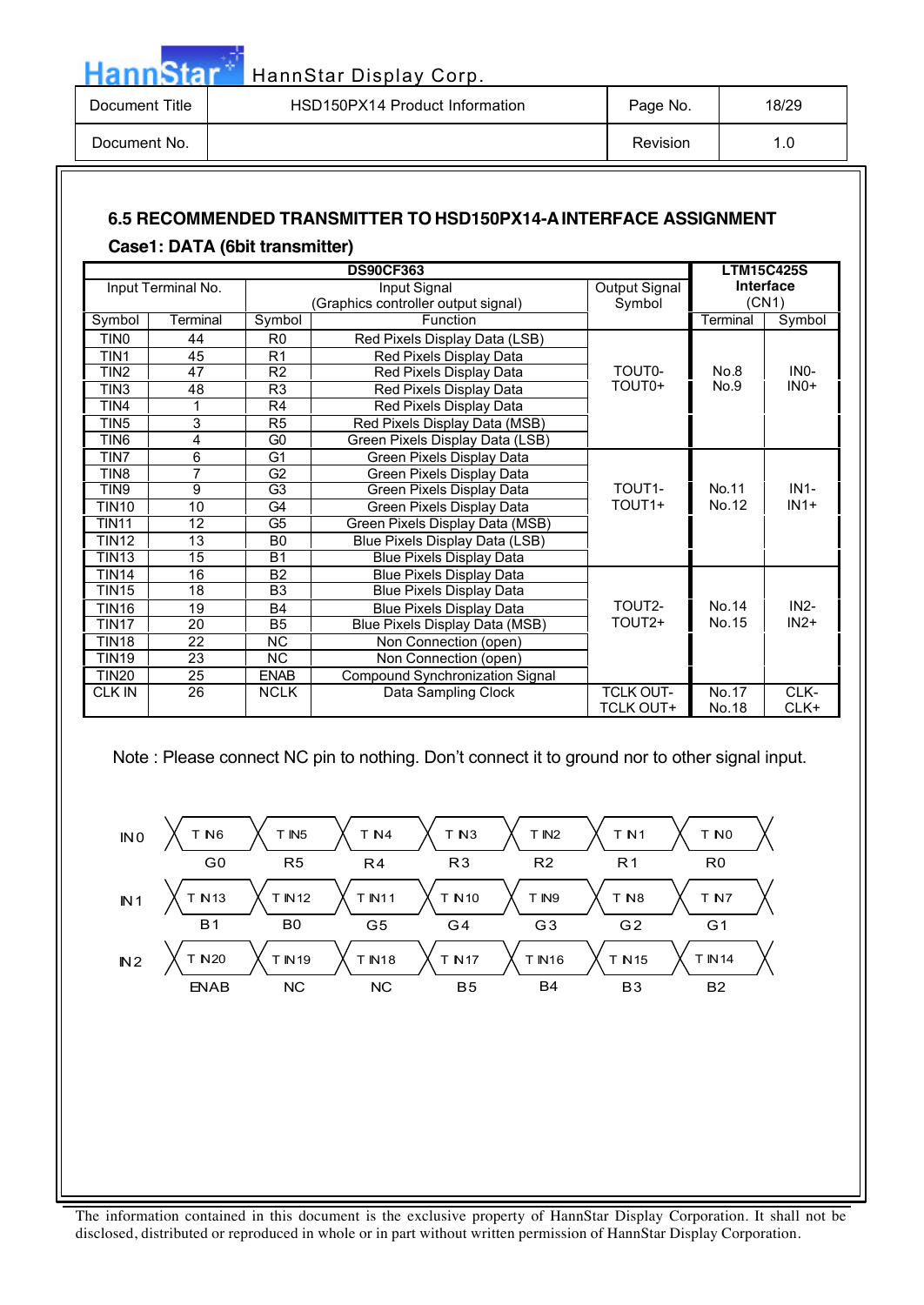| <b>Hann Star</b> | HannStar Display Corp.         |          |       |
|------------------|--------------------------------|----------|-------|
| Document Title   | HSD150PX14 Product Information | Page No. | 19/29 |
| Document No.     |                                | Revision | 1.0   |

#### **Case2 : DATA (8bit transmitter)**

|                  |                    |                        | <b>DS90CF383</b>                    |                    |          | <b>LTM15C425S</b> |
|------------------|--------------------|------------------------|-------------------------------------|--------------------|----------|-------------------|
|                  | Input Terminal No. |                        | Input Signal                        | Output             |          | Interface         |
|                  |                    |                        | (Graphics controller output signal) | Signal             |          | (CN1)             |
| Symbol           | Terminal           | Symbol                 | Function                            | Symbol             | Terminal | Symbol            |
| TIN <sub>0</sub> | 51                 | R <sub>0</sub>         | Red Pixels Display Data (LSB)       |                    |          |                   |
| TIN1             | 52                 | $\overline{R1}$        | Red Pixels Display Data             |                    |          |                   |
| TIN <sub>2</sub> | 54                 | R <sub>2</sub>         | Red Pixels Display Data             | TOUT <sub>0</sub>  | No.8     | IN <sub>0</sub> - |
| TIN <sub>3</sub> | 55                 | R <sub>3</sub>         | Red Pixels Display Data             | TOUT0+             | No.9     | $INO+$            |
| TIN4             | 56                 | R <sub>4</sub>         | Red Pixels Display Data             |                    |          |                   |
| TIN <sub>6</sub> | 3                  | R5                     | Red Pixels Display Data (MSB)       |                    |          |                   |
| TIN7             | 4                  | G <sub>0</sub>         | Green Pixels Display Data(LSB)      |                    |          |                   |
| TIN <sub>8</sub> | 6                  | $\overline{G1}$        | Green Pixels Display Data           |                    |          |                   |
| TIN9             | $\overline{7}$     | G <sub>2</sub>         | Green Pixels Display Data           |                    |          |                   |
| <b>TIN12</b>     | 11                 | G <sub>3</sub>         | Green Pixels Display Data           | TOUT <sub>1</sub>  | No.11    | $IN1-$            |
| <b>TIN13</b>     | 12                 | G <sub>4</sub>         | Green Pixels Display Data           | TOUT <sub>1+</sub> | No.12    | $IN1+$            |
| <b>TIN14</b>     | 14                 | G <sub>5</sub>         | Green Pixels Display Data(MSB)      |                    |          |                   |
| <b>TIN15</b>     | 15                 | B <sub>0</sub>         | Blue Pixels Display Data (LSB)      |                    |          |                   |
| <b>TIN18</b>     | 19                 | <b>B1</b>              | <b>Blue Pixels Display Data</b>     |                    |          |                   |
| <b>TIN19</b>     | 20                 | <b>B2</b>              | <b>Blue Pixels Display Data</b>     |                    |          |                   |
| <b>TIN20</b>     | 22                 | B <sub>3</sub>         | <b>Blue Pixels Display Data</b>     |                    |          |                   |
| <b>TIN21</b>     | 23                 | <b>B4</b>              | <b>Blue Pixels Display Data</b>     | TOUT2-             | No.14    | $IN2-$            |
| TIN22            | 24                 | <b>B5</b>              | Blue Pixels Display Data (MSB)      | TOUT <sub>2+</sub> | No.15    | $IN2+$            |
| <b>TIN24</b>     | $\overline{27}$    | <b>NC</b>              | Non Connection (open)               |                    |          |                   |
| <b>TIN25</b>     | 28                 | <b>NC</b>              | Non Connection (open)               |                    |          |                   |
| <b>TIN26</b>     | 30                 | <b>ENAB</b>            | Compound Synchronization Signal     |                    |          |                   |
| <b>TIN27</b>     | 50                 | $\overline{NC}$        | Non Connection (open)               |                    |          |                   |
| TIN <sub>5</sub> | $\overline{2}$     | <b>NC</b>              | Non Connection (open)               |                    |          |                   |
| <b>TIN10</b>     | $\overline{8}$     | $\overline{\text{NC}}$ | Non Connection (open)               | TOUT3-             |          |                   |
| <b>TIN11</b>     | 10                 | <b>NC</b>              | Non Connection (open)               | TOUT3+             |          |                   |
| <b>TIN16</b>     | 16                 | <b>NC</b>              | Non Connection (open)               |                    |          |                   |
| <b>TIN17</b>     | 18                 | <b>NC</b>              | Non Connection (open)               |                    |          |                   |
| <b>TIN23</b>     | 25                 | $\overline{\text{NC}}$ | Non Connection (open)               |                    |          |                   |
| <b>CLK IN</b>    | $\overline{31}$    | <b>NCLK</b>            | Data Sampling Clock                 | <b>TCLK OUT-</b>   | No.17    | CLK-              |
|                  |                    |                        |                                     | <b>TCLK OUT+</b>   | No.18    | CLK+              |

Note : Please connect NC pin to nothing. Don't connect it to ground nor to other signal input.

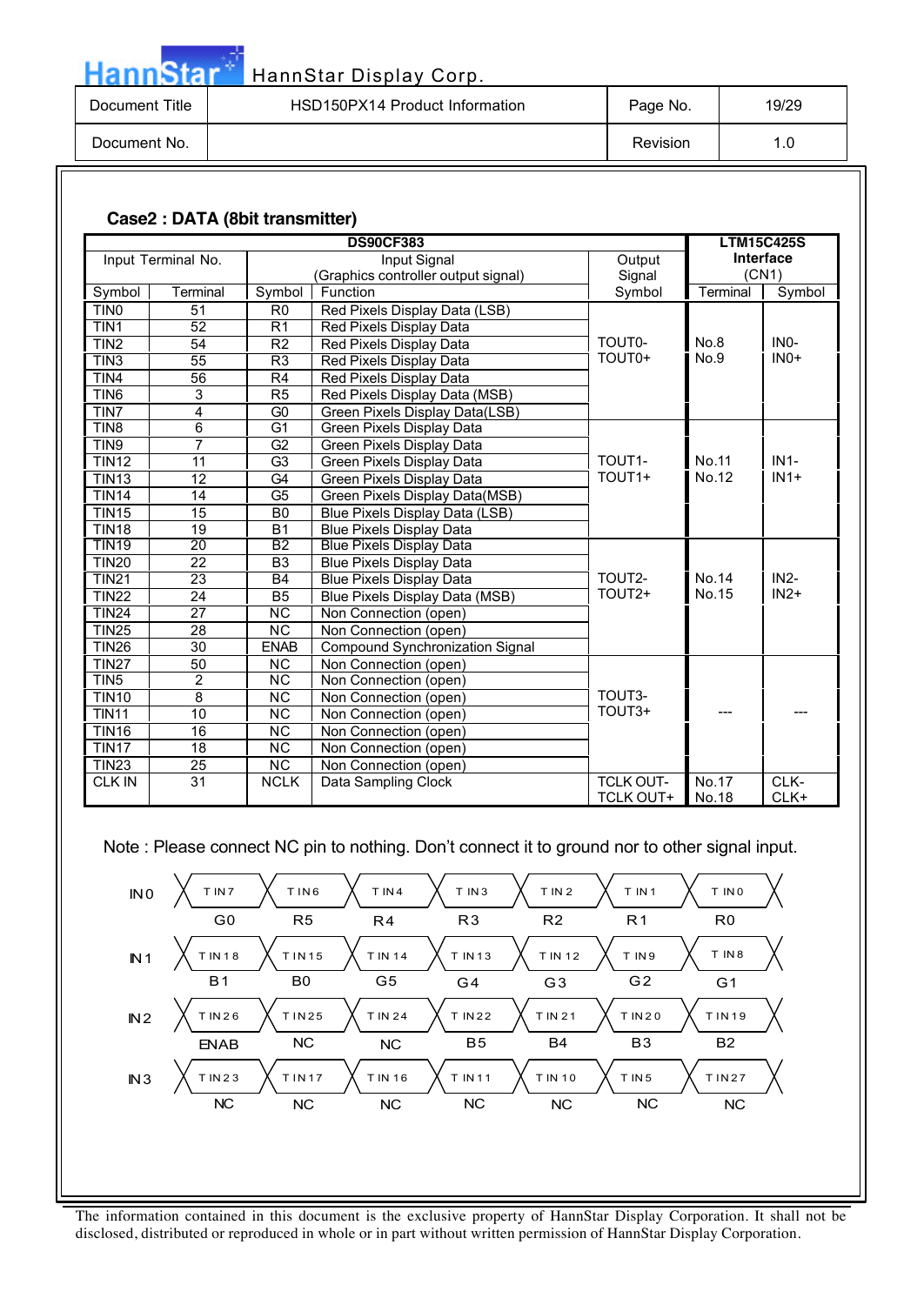| Document Title | HSD150PX14 Product Information | Page No. | 20/29 |
|----------------|--------------------------------|----------|-------|
| Document No.   |                                | Revision | 1.0   |

### **7.0 INTERFACE TIMING** 1)2)3)4)5)6)

**Hann**Star<sup>®</sup>

### **7.1 Timing Parameters ( DE mode)**

| Item                     |               | Symbol         | Min.           | Typ.    | Max.    | Unit | Remarks |
|--------------------------|---------------|----------------|----------------|---------|---------|------|---------|
|                          | Period        | t1             | 778×t4         | 806×t4  | 860×t4  |      | 1) 5)   |
|                          |               |                |                | 16.67   |         | ms   |         |
| Vertical<br>display term | Active        | t2             |                | 768×t4  |         |      | 1)      |
|                          |               |                |                | 15.88   |         | ms   |         |
|                          | Display start | t3             | $4 \times 14$  |         |         |      | 1)      |
|                          |               |                |                |         |         | ms   |         |
|                          | Period        | t4             | 1180×t7        | 1344×t7 | 1400×t7 |      | 1) 5)   |
|                          |               |                |                | 20.68   |         | μS   |         |
| Horizontal               | Active        | t5             |                | 1024×t7 |         |      | 1)      |
| display term             |               |                |                | 15.76   |         | μS   |         |
|                          | Display Start | t <sub>6</sub> | $32 \times 17$ |         |         |      | 1)      |
|                          |               |                |                |         |         | μS   |         |
|                          | Period        | t7             | 12.50          | 15.38   |         | ns   | 5)      |
| Clock                    | Low time      | t8             | 5              |         |         | ns   |         |
|                          | High time     | t9             | 5              |         |         | ns   |         |
|                          | Setup time    | t10            | $\overline{2}$ |         |         | ns   |         |
| Data                     | Hold time     | t11            | 5              |         |         | ns   |         |

Note 1) Refer to TIMING CHART at Chapter 7.2.

Note 2) In case of using the long frame period, the deterioration of display quality, noise etc. may be occurred.

Note 3) When ENAB is fixed to "L" level after NCLK input, the panel is displayed as black. However, a flicker may be occurred on the display. When ENAB is fixed to "H" level after NCLK input, the panel will be damaged.

Note 4) Do not fix NCLK to "H" or "L" level while the  $V_{DD}$  (+3.3V) is supplied. If NCLK is fixed to "H" level or "L" level for certain period while the  $V_{DD}$  (+3.3V) is supplied, the panel may be damaged.

Note 5) Do not change t1 and t4 values in the operation. When t1 or t4 is changed, the panel is displayed as black.

Note 6) Please adjust LCD operating signal timing and FL driving frequency, to optimize the display quality. There is a possibility that flicker is observed by the interference of LCD operating signal timing and FL driving condition (especially driving frequency).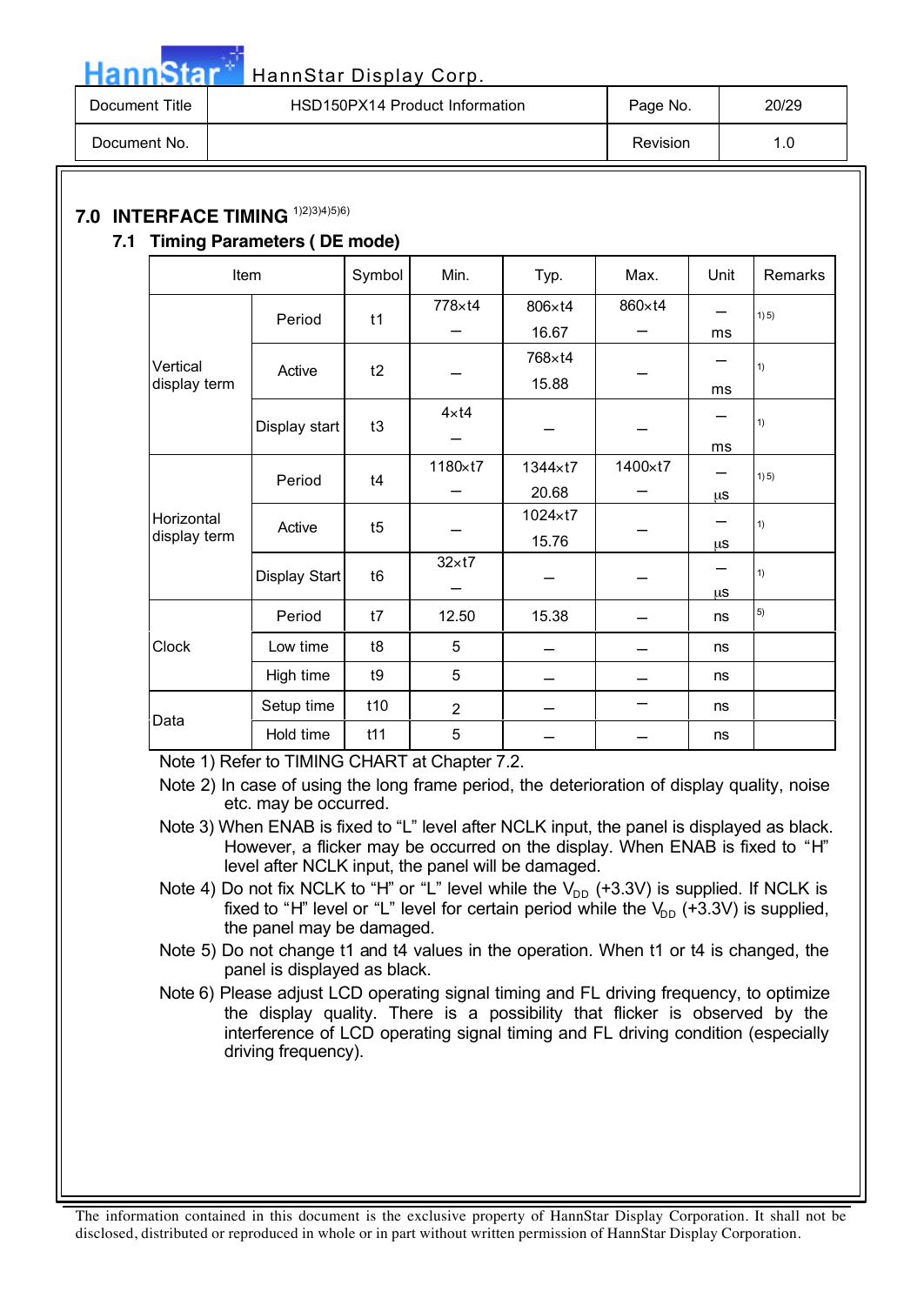

The information contained in this document is the exclusive property of HannStar Display Corporation. It shall not be disclosed, distributed or reproduced in whole or in part without written permission of HannStar Display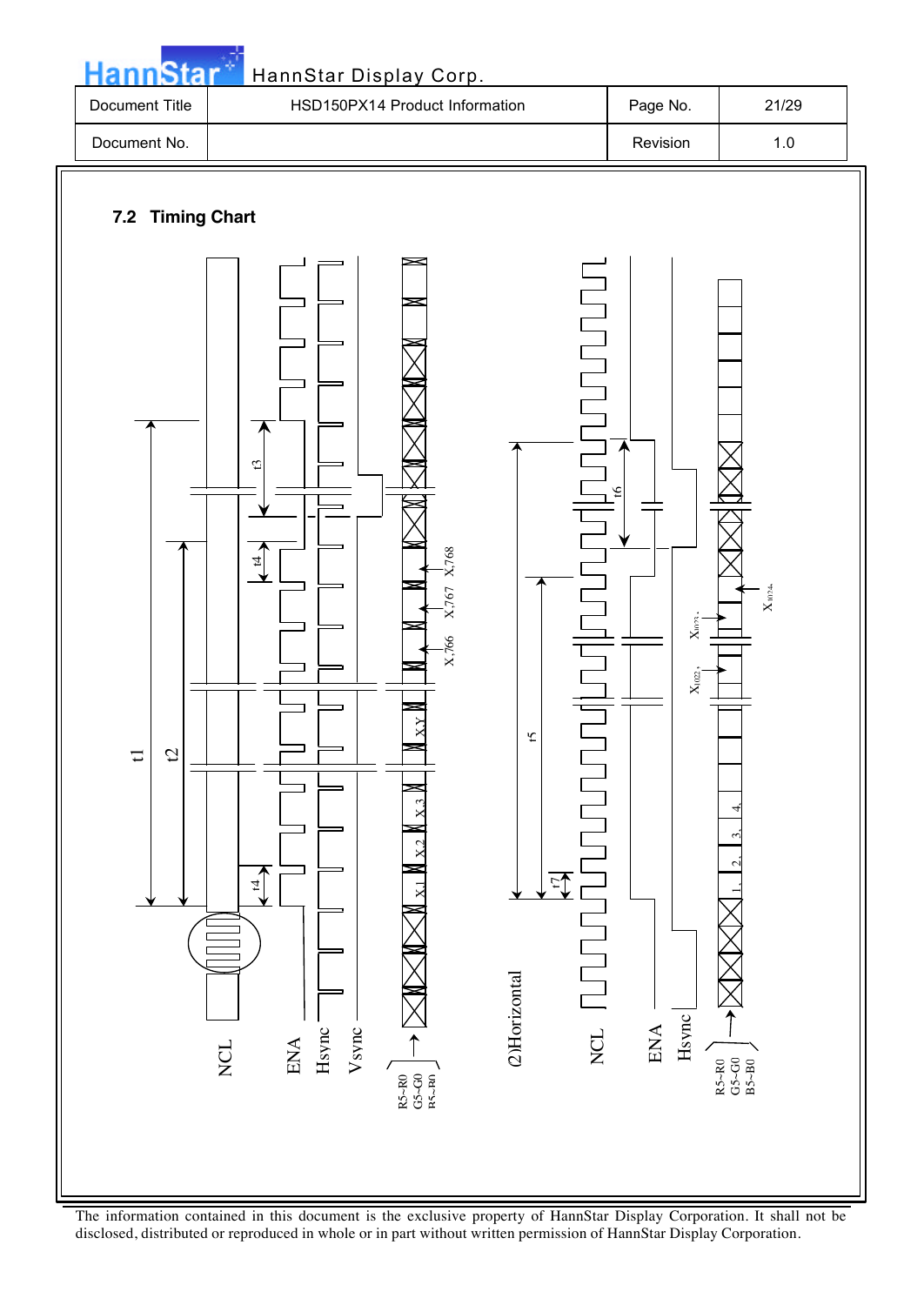|                            |                                                                                                   | HSD150PX14 Product Information |                              | Page No.       | 22/29  |     |
|----------------------------|---------------------------------------------------------------------------------------------------|--------------------------------|------------------------------|----------------|--------|-----|
| Document No.               |                                                                                                   |                                |                              | Revision       |        | 1.0 |
|                            |                                                                                                   |                                |                              |                |        |     |
|                            | 7.3 Power ON/OFF Sequence                                                                         |                                |                              |                |        |     |
|                            | Power On                                                                                          |                                | Power Off                    |                |        |     |
| Power Supply               |                                                                                                   |                                |                              |                |        |     |
|                            |                                                                                                   |                                |                              |                |        |     |
| 3.0V                       |                                                                                                   |                                |                              | 3.0V           |        |     |
| $0.2~\mathrm{V}$<br>0V     |                                                                                                   |                                |                              | $-0.2V$        | 0.2V   |     |
|                            | ∋ T1K                                                                                             |                                |                              |                |        |     |
|                            | T <sub>2</sub>                                                                                    |                                | T <sub>3</sub>               |                |        |     |
|                            | 10%                                                                                               | Valid Signal                   | $10\%$                       | T <sub>4</sub> |        |     |
| Signal                     |                                                                                                   |                                |                              |                |        |     |
|                            |                                                                                                   |                                |                              |                |        |     |
|                            | $90\%$                                                                                            |                                | 90%                          |                |        |     |
|                            |                                                                                                   |                                |                              |                |        |     |
|                            | $T5 \in$                                                                                          |                                | T <sub>6</sub>               |                |        |     |
|                            |                                                                                                   |                                |                              |                |        |     |
| Backlight<br>(Recommanded) |                                                                                                   |                                |                              |                |        |     |
|                            | 50%                                                                                               |                                | 50%                          |                |        |     |
|                            |                                                                                                   |                                | <b>Power ON/OFF Sequence</b> |                |        |     |
| Item                       | Min.                                                                                              | Typ.                           | Max.                         | Unit           | Remark |     |
| T1                         | $\pmb{0}$                                                                                         |                                | 10                           | msec           |        |     |
| T <sub>2</sub>             | $\mathbf 0$                                                                                       |                                | 50                           | msec           |        |     |
| T <sub>3</sub>             | $\overline{0}$                                                                                    |                                | 50                           | msec           |        |     |
| T4                         | 400                                                                                               |                                |                              | msec           |        |     |
| T <sub>5</sub>             | 200                                                                                               |                                |                              | msec           |        |     |
| T6                         | 200<br>Note (1) The supply voltage of the external system for the module input should be the same |                                |                              | msec           |        |     |

the display may momentarily become white.

(3) In case of  $V_{DD}$  = off level, please keep the level of input signal on the low or keep a high impedance.

- (4) T4 should be measured after the module has been fully discharged between power off and on period.
- (5) Interface signal shall not be kept at high impedance when the power is on.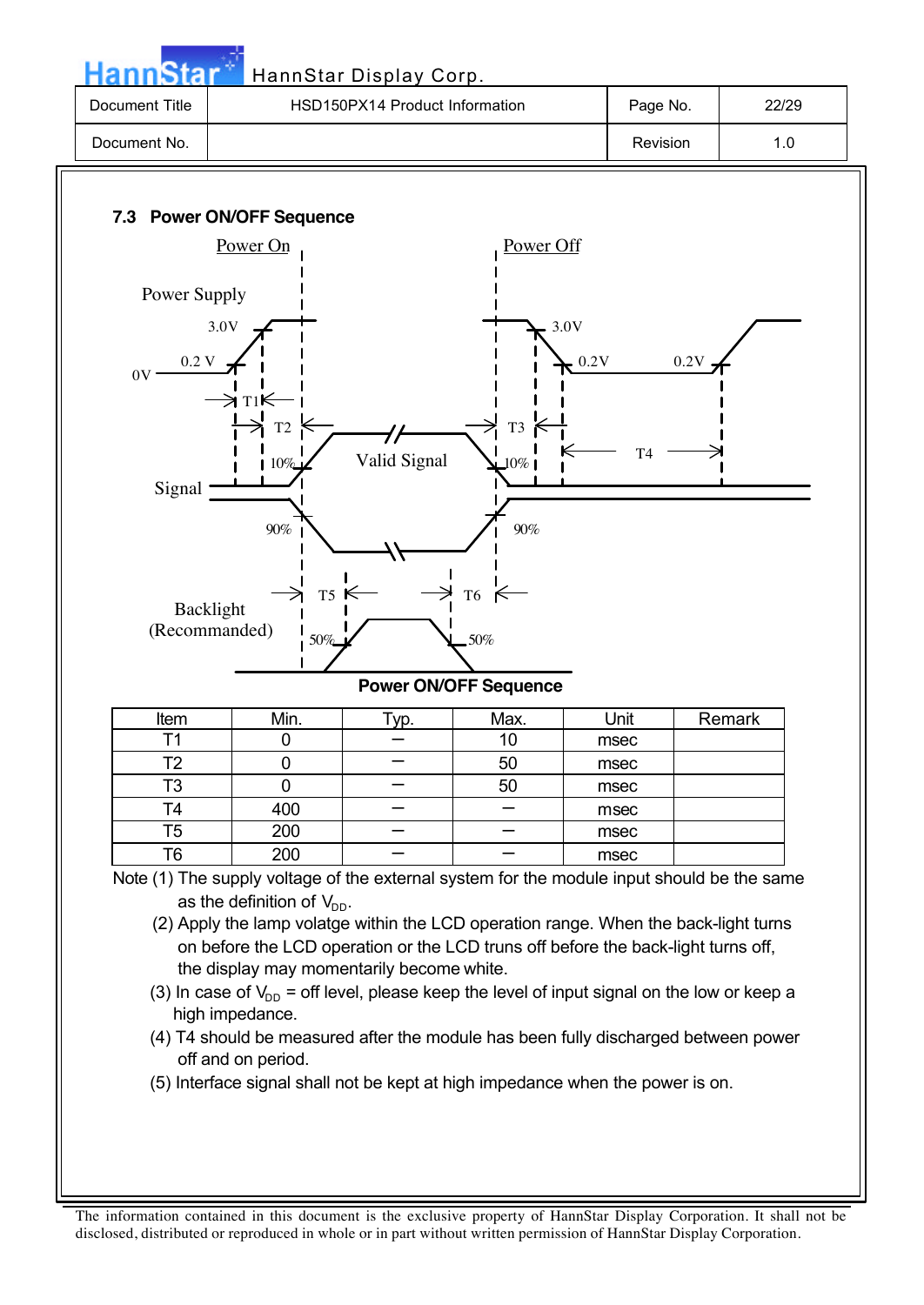Star HannStar Display Corp. Document Title | HSD150PX14 Product Information | Page No. | 23/29 Document No. | 1.0 **8.0 OUTLINE DIMENSION 8.1 Front View Outline Dimension COTENTING COTENT** Unit : mm  $12.5 + 0.3$  $5$ (Max <u>্ত।</u> 7 160.4 ±0.3  $217.2 \text{ } \text{ } 40.3$  $3.1 + 0.$  $11±1$ 231.1 ±0.3(Bezel Opening)



disclosed, distributed or reproduced in whole or in part without written permission of HannStar Display Corporation.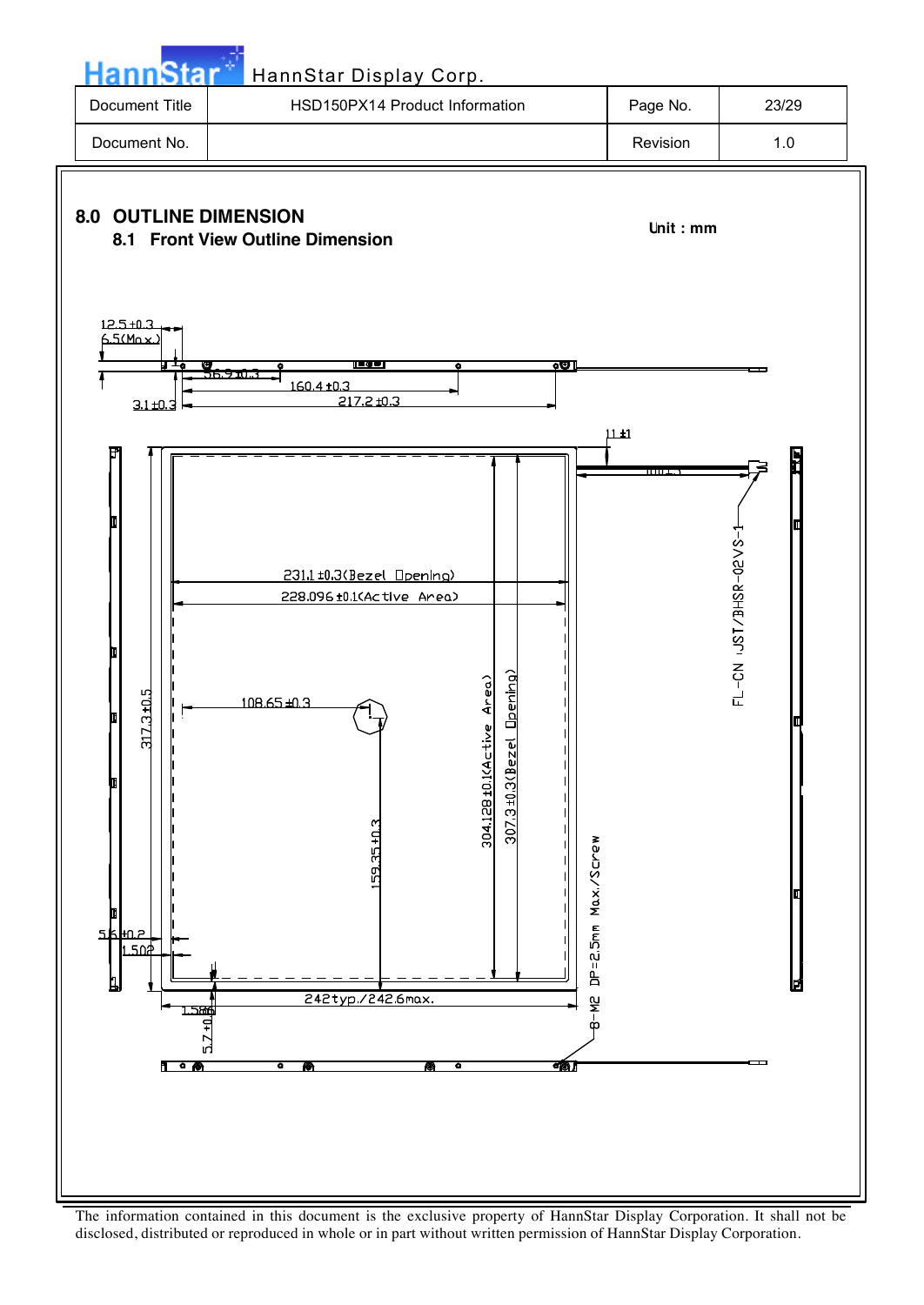

HIGH VOLTAGE CAUTION RISK OF ELECTRIC SHOCK. DISCONNECT THE ELECTRIC POWER BEFORE SERVICING. >PC<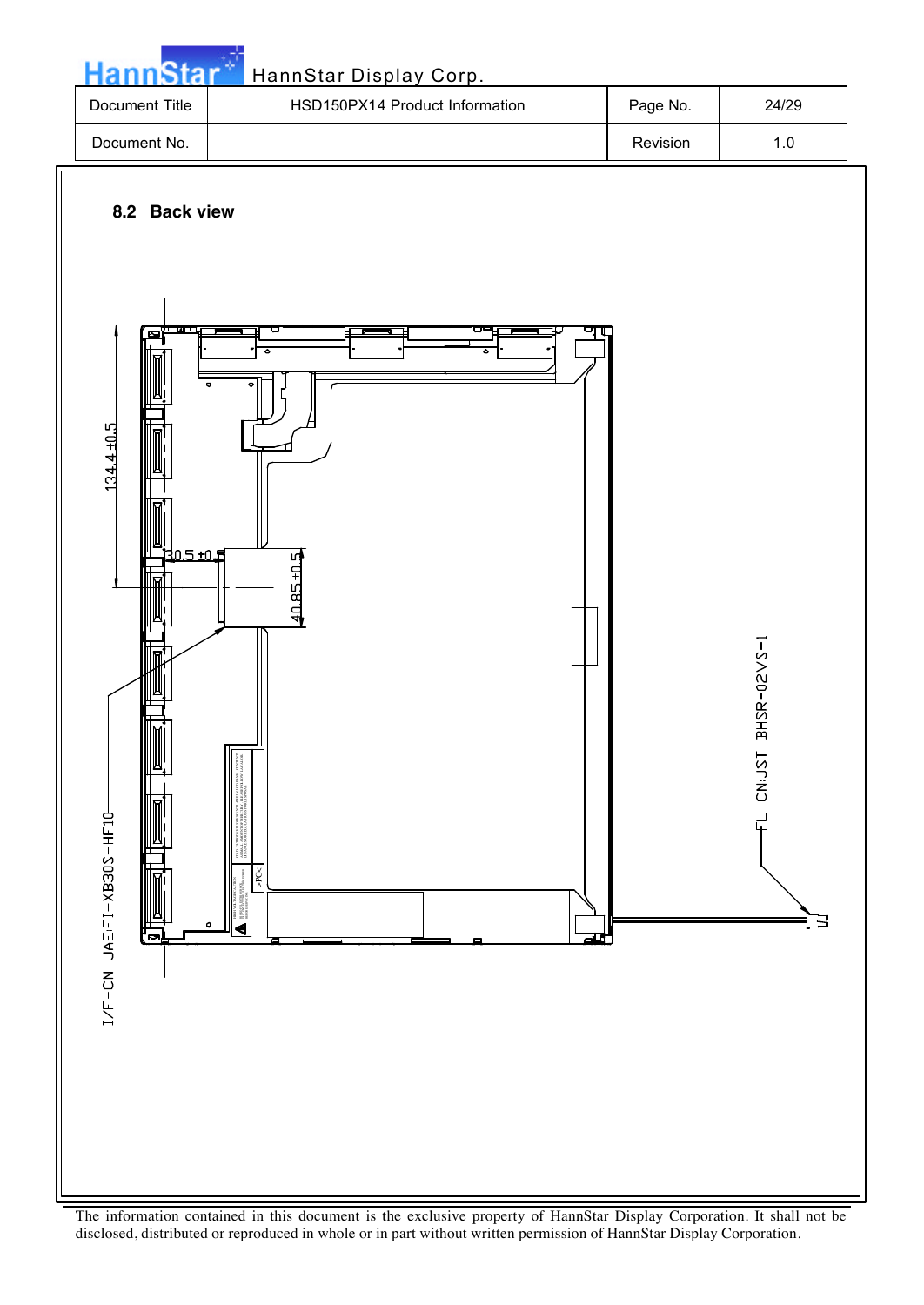## Hann Star<sup>5</sup> HannStar Display Corp.

| Document Title | HSD150PX14 Product Information | Page No. | 25/29 |
|----------------|--------------------------------|----------|-------|
| Document No.   |                                | Revision | 1.0   |
|                |                                |          |       |

## **9.0 LOT MARK**

### **9.1 Lot Mark**



code 1,2,3,4,5,6: HannStar internal flow control code.

code 7: production location.

code 8: production year.

code 9: production month.

code 10,11,12,13,14,15: serial number.

Note (1) Production Year

| Year | 1999 | 2000 | 2001 | 2002 | 2003 | 2004 | 2005 | 2006 | 2007 | 2008 |
|------|------|------|------|------|------|------|------|------|------|------|
| Mark |      |      |      |      |      |      |      |      |      |      |

Note (2) Production Month

| Month | Jan. | Feb. | Mar. | Apr. | May.   Jun.   Jul.   Aug.   Sep.   Oct |  |  | Nov. | Dec. |
|-------|------|------|------|------|----------------------------------------|--|--|------|------|
| Mark  |      |      |      |      |                                        |  |  |      |      |

### **9.2 Location of Lot Mark**

(1) The label is attached to the backside of the LCD module.

(2) This is subject to change without prior notice.

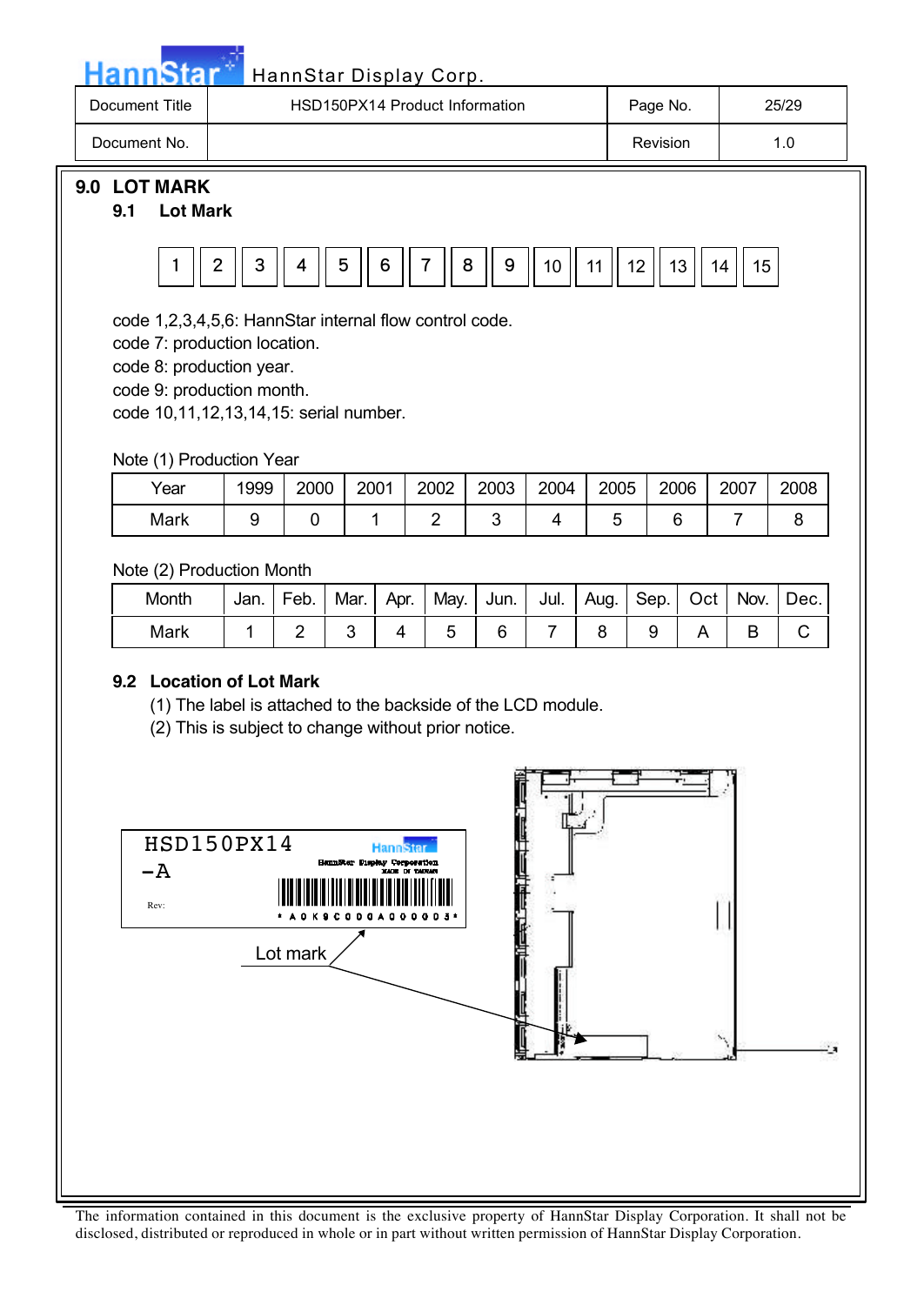HannStar<sup>th</sup> HannStar Display Corp.

| Document Title | HSD150PX14 Product Information | Page No. | 26/29 |
|----------------|--------------------------------|----------|-------|
| Document No.   |                                | Revision |       |

### **10.0 GENERAL PRECAUTION**

### **10.1 Use Restriction**

This product is not authorized for use in life supporting systems, aircraft navigation control systems, military systems and any other application where performance failure could be life-threatening or otherwise catastrophic.

### **10.2 Disassembling or Modification**

Do not disassemble or modify the module. It may damage sensitive parts inside LCD module, and may cause scratches or dust on the display. HannStar does not warrant the module, if customers disassemble or modify the module.

### **10.3 Breakage of LCD Panel**

- 10.3.1 If LCD panel is broken and liquid crystal spills out, do not ingest or inhale liquid crystal, and do not contact liquid crystal with skin.
- 10.3.2 If liquid crystal contacts mouth or eyes, rinse out with water immediately.
- 10.3.3 If liquid crystal contacts skin or cloths, wash it off immediately with alcohol and rinse thoroughly with water.
- 10.3.4 Handle carefully with chips of glass that may cause injury, when the glass is broken.

### **10.4 Electric Shock**

- 10.4.1 Disconnect power supply before handling LCD module.
- 10.4.2 Do not pull or fold the CCFL cable.
- 10.4.3 Do not touch the parts inside LCD modules and the fluorescent lamp's connector or cables in order to prevent electric shock.

### **10.5 Absolute Maximum Ratings and Power Protection Circuit**

- 10.5.1 Do not exceed the absolute maximum rating values, such as the supply voltage variation, input voltage variation, variation in parts' parameters, environmental temperature, etc., otherwise LCD module may be damaged.
- 10.5.2 Please do not leave LCD module in the environment of high humidity and high temperature for a long time.
- 10.5.3 It' s recommended to employ protection circuit for power supply.

### **10.6 Operation**

- 10.6.1 Do not touch, push or rub the polarizer with anything harder than HB pencil lead.
- 10.6.2 Use fingerstalls of soft gloves in order to keep clean display quality, when persons handle the LCD module for incoming inspection or assembly.
- 10.6.3 When the surface is dusty, please wipe gently with absorbent cotton or other soft material.
- 10.6.4 Wipe off saliva or water drops as soon as possible. If saliva or water drops contact with polarizer for a long time, they may causes deformation or color fading.
- 10.6.5 When cleaning the adhesives, please use absorbent cotton wetted with a little petroleum benzine or other adequate solvent.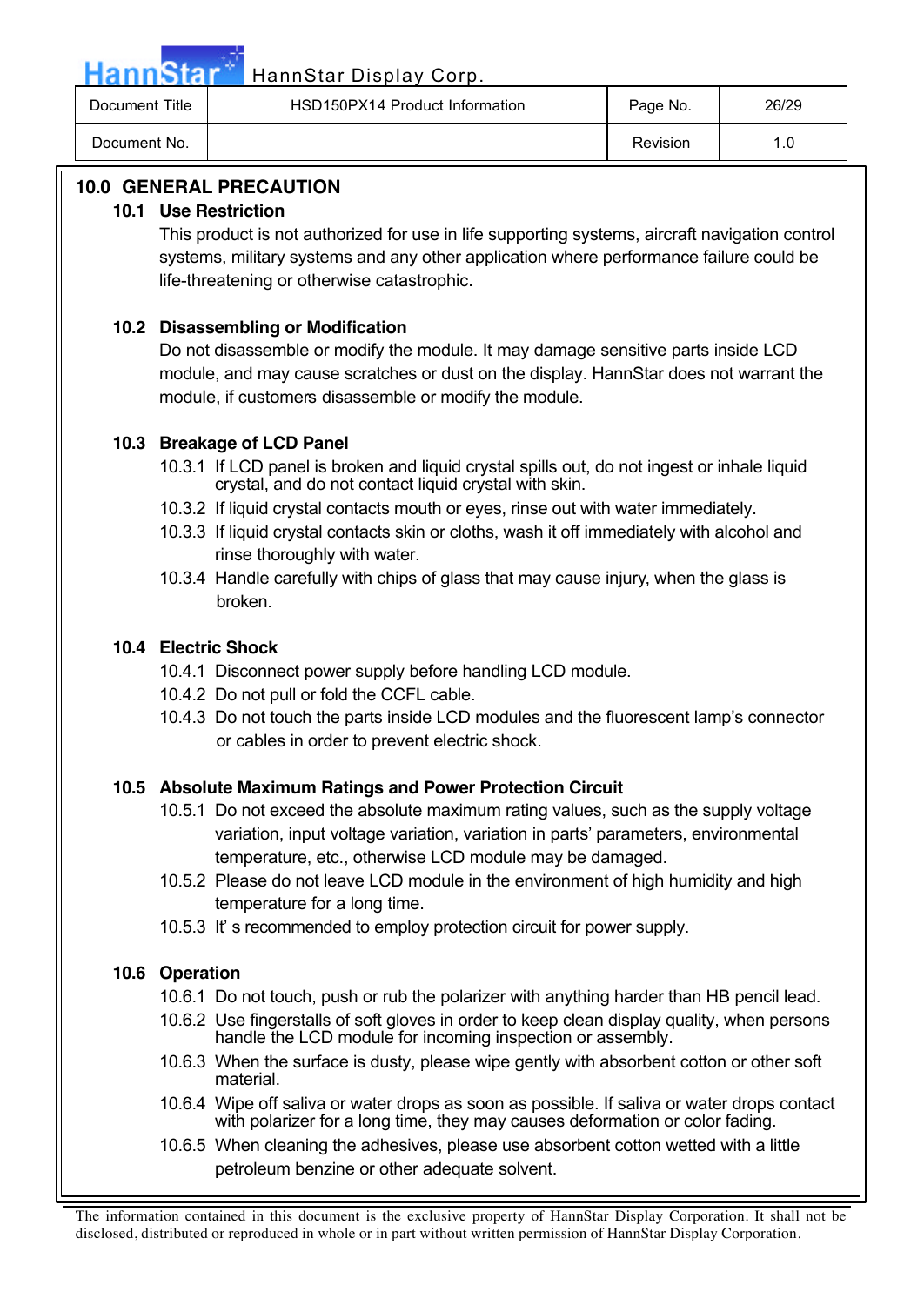Hann Star<sup>th</sup> HannStar Display Corp.

| Document Title | HSD150PX14 Product Information | Page No. | 27/29 |
|----------------|--------------------------------|----------|-------|
| Document No.   |                                | Revision |       |

### **10.7 Mechanism**

Please mount LCD module by using mouting holes arranged in both side tightly.

### **10.8 Static Electricity**

- 10.8.1 Protection film must remove very slowly from the surface of LCD module to prevent from electrostatic occurrence.
- 10.8.2 Because LCD module use CMOS-IC on circuit board and TFT-LCD panel, it is very weak to electrostatic discharge. Please be careful with electrostatic discharge. Persons who handle the module should be grounded through adequate methods.

### **10.9 Strong Light Exposure**

The module shall not be exposed under strong light such as direct sunlight. Otherwise, display characteristics may be changed.

### **10.10 Disposal**

When disposing LCD module, obey the local environmental regulations.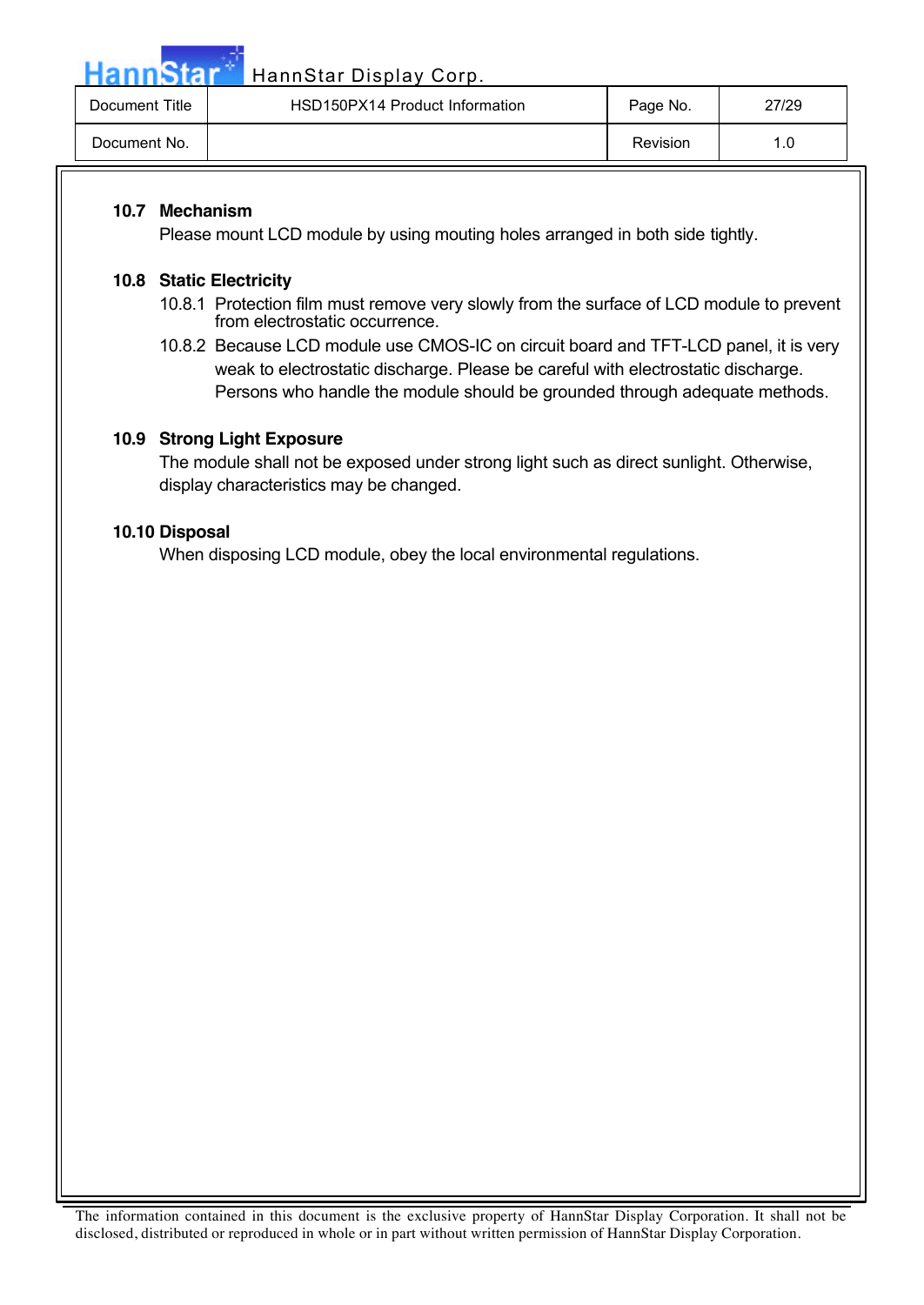| HannStar*         | HannStar Display Corp.                                                                                                                                                                                                                                                                                                         |          |       |  |
|-------------------|--------------------------------------------------------------------------------------------------------------------------------------------------------------------------------------------------------------------------------------------------------------------------------------------------------------------------------|----------|-------|--|
| Document Title    | HSD150PX14 Product Information                                                                                                                                                                                                                                                                                                 | Page No. | 28/29 |  |
| Document No.      |                                                                                                                                                                                                                                                                                                                                | Revision | $1.0$ |  |
| 11.1 packing form | <b>11.0 PACKAGE SPECIFICATION</b><br>(1) package quantity in one carton: 20 pieces.<br>(2) carton size: 453 ± mm ×360 ± mm ×285 ± mm.<br>(3) for domestic transportation only.<br>11.2 packing assembly drawings<br>LCD Module<br>LCD Module<br>Bag<br>One package<br>Package(20 pieces)<br>8<br>Bag<br>Carton<br>$\mathsf{U}$ | Carton   | Tape  |  |